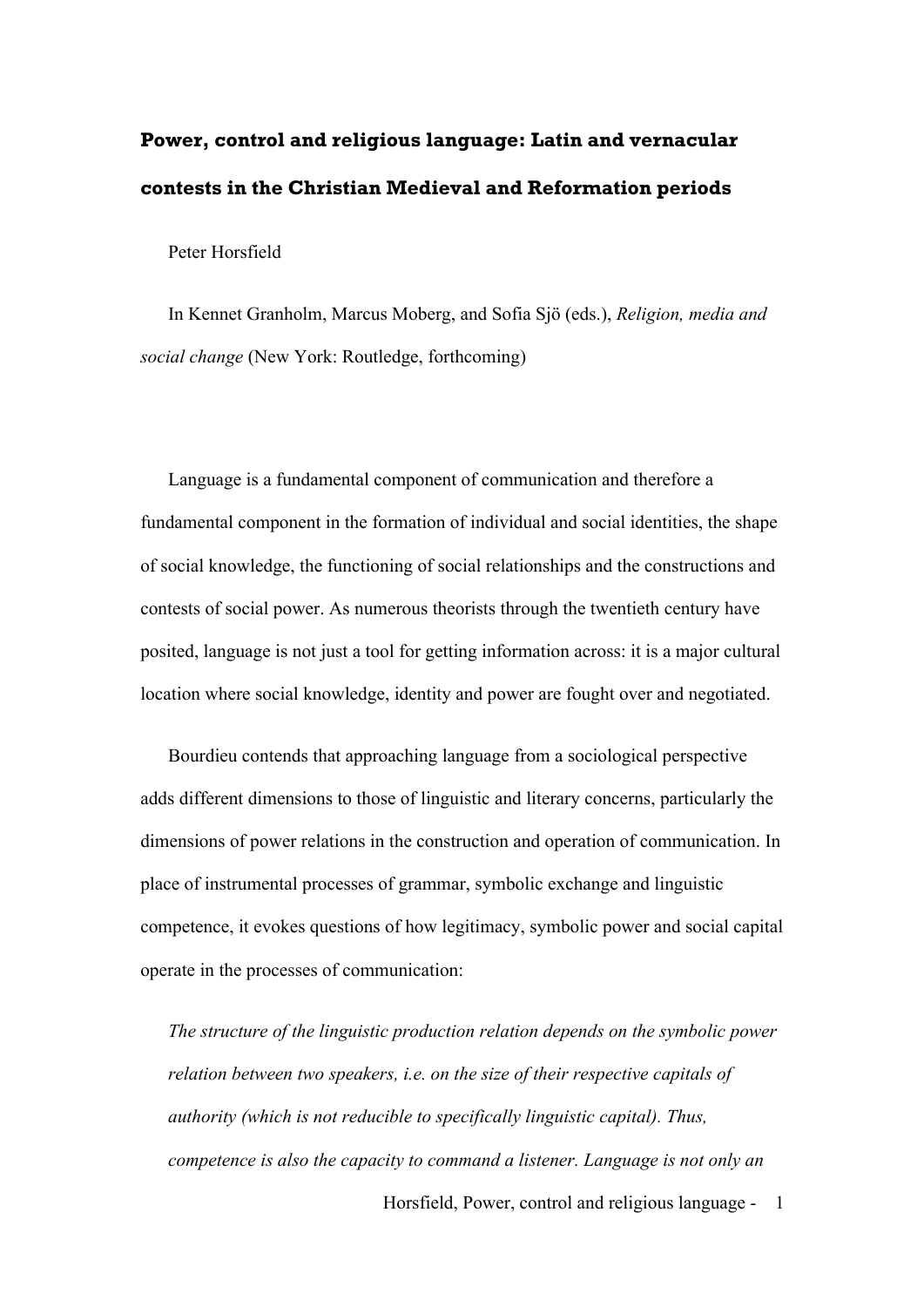*instrument of communication or even of knowledge, but also an instrument of power. A person speaks not only to be understood but also to be believed, obeyed, respected, distinguished. Hence the full definition of competence as the right to speech, i.e. to the legitimate language, the authorized language which is also the language of authority. Competence implies the power to impose reception. <sup>1</sup>*

Because of its centrality to all meaningful social activity, language and how language works to position people, ideas and practices in relations of power to each other is a major dynamic in the construction and mediation of religion. What language(s) are to be used, how they are to be used, and who is qualified to use them in the conceptualization, interpretation, expression and structure of the religion has been a major site of religious contest in most religions across their lives.

Because all languages are mediated in some form and because all forms of mediation carry with them through their technologies their own languages of production and interpretation, particular uses of media or changes in media use commonly provoke religious change by imposing or challenging particular structures of linguistic practice and authorization with others. Set in this context, the challenges being presented to many traditional religions by contemporary media developments such as digitization and social media are not novel challenges, but continuous with ongoing historical dynamics of contest and negotiation in the area of religious language and its mediation. A study of how these same dynamics have occurred historically therefore can be helpful in understanding some of the patterns and implications of changes occurring today.

 $<sup>1</sup>$  (Bourdieu 648)</sup>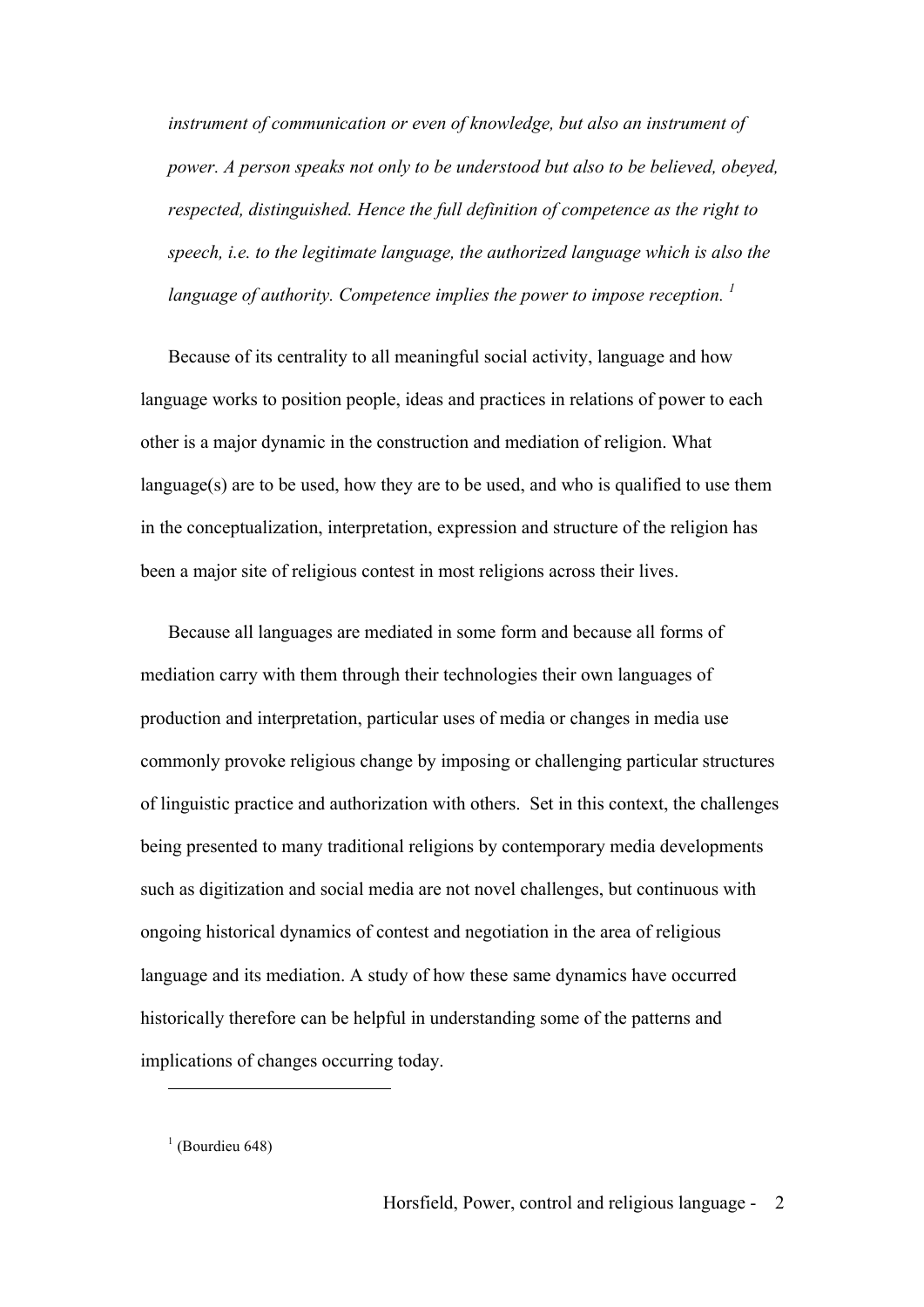This chapter explores this proposition through a study of the place of religious language and its mediation in the power struggles and development of Western Christianity, particularly during the Middle Ages and its transition into the Reformation period.

#### **1 Latin roots**

 $\overline{a}$ 

Unlike some other religions, Christianity had no single sacred language of origin. Though Jesus' primary language was Aramaic, the movement that was built on him emerged in a cultural context where a variety of languages were in use - principally Aramaic, Hebrew, Greek and Latin. Each of these had different cultural associations and implications. As it spread beyond its immediate Galilean and Judean origins, the oral interpretation and communication of Christianity took place in the vernacular languages of the cities and regions where it became established. However, the most widely used common language was Koiné Greek, the major international language of the urban populations, of trade and commerce and of the literate elite across the Eastern and Western Roman Empires. In a relatively short time, the rural Aramaic of Jesus and his disciples had been displaced by this more cosmopolitan language, to such an extent that for the first three centuries almost all Christian letters, theological writings and liturgies were written in Greek. Though not without opposition.<sup>2</sup> this lead to its steady adoption into the more philosophical and rhetorical traditions of Greek linguistic culture, displacing the more practical, personal focus of the oral Aramaic-Jewish frame of Jesus. This linguistic shift was most apparent in the

<sup>&</sup>lt;sup>2</sup> (Horsfield "The Ecology of Writing and the Shaping of Early Christianity")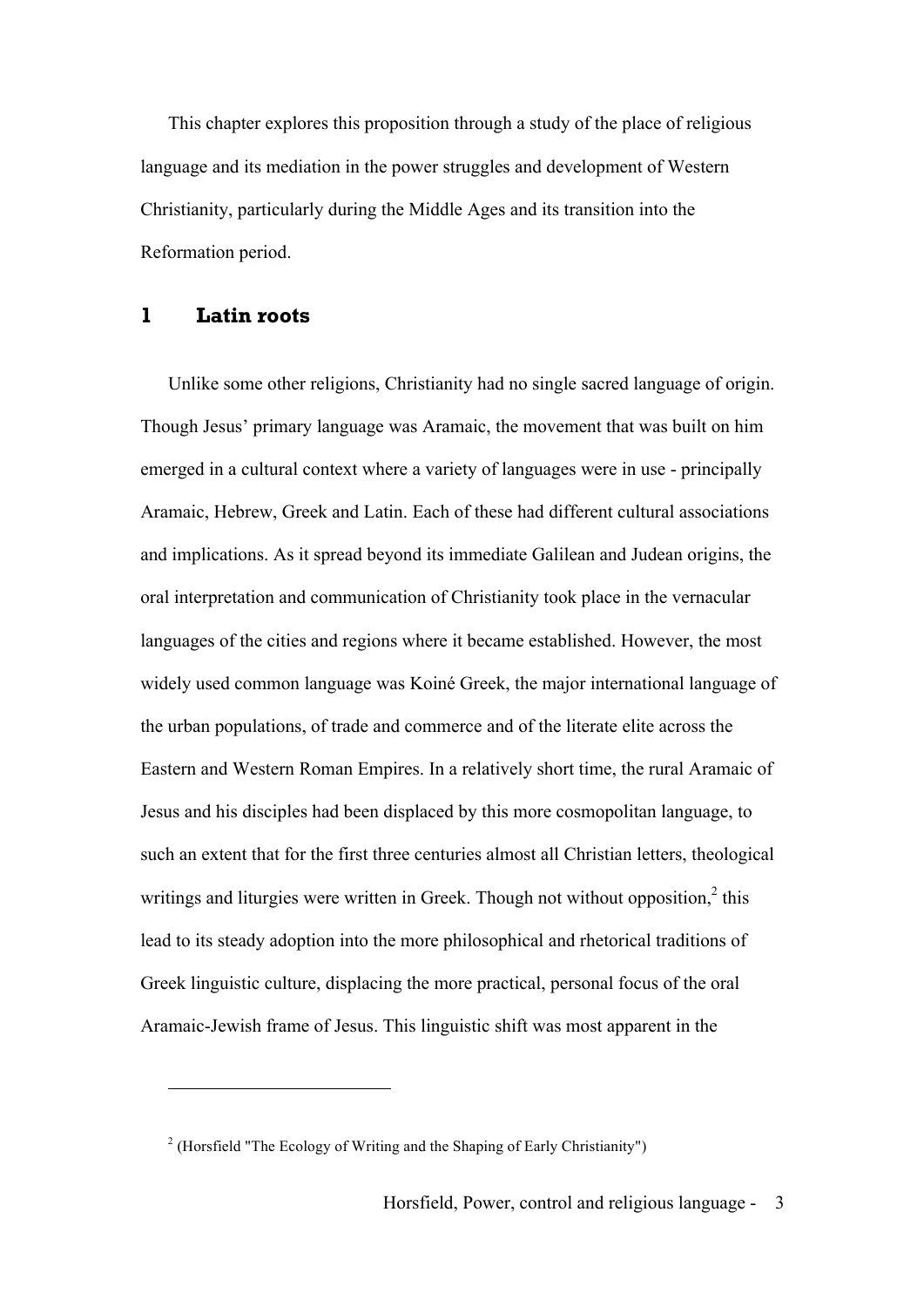extended, hotly debated and highly political theological arguments conducted in Greek during the second, third and fourth centuries.

In these early centuries, Christian thought and writings formulated in Greek were also translated into other written languages. Along with Latin in North Africa and the Western regions, Christian writings were translated into Syriac, Coptic and Ethiopian. This translation reflected a willingness in Eastern Christianity to adapt vernacular languages in the reproduction of scriptures and practice of Christianity as a mission strategy. In some cases, it stimulated the creation of written alphabets for the written translation of Christian materials into what were previously solely oral languages, such as in Armenia and Cappadocia (Gothic).

When Constantine took over as Emperor in 313, Greek-speaking Christianity of the Eastern Empire was the dominant form of Christianity. At the start of Constantine's reign there were sixteen Christian bishops in the whole of Gaul in the West compared to seven to eight hundred bishops in the East.<sup>3</sup> Despite their minority status, the Roman Church and the Bishop of Rome nevertheless held an important place: it was the largest city in the Western Empire and the recognized Western capital; its churches were bigger and wealthier; it had a reputation as the home of Peter and some of the early Christian martyrs; casting the Bishop of Rome as the elder statesman of bishops of the West.<sup>4</sup>

<sup>3</sup> (Freeman *A.D. 381: Heretics, Pagans and the Dawn of the Monotheistic State* 51)

 $4$  (Brown 114)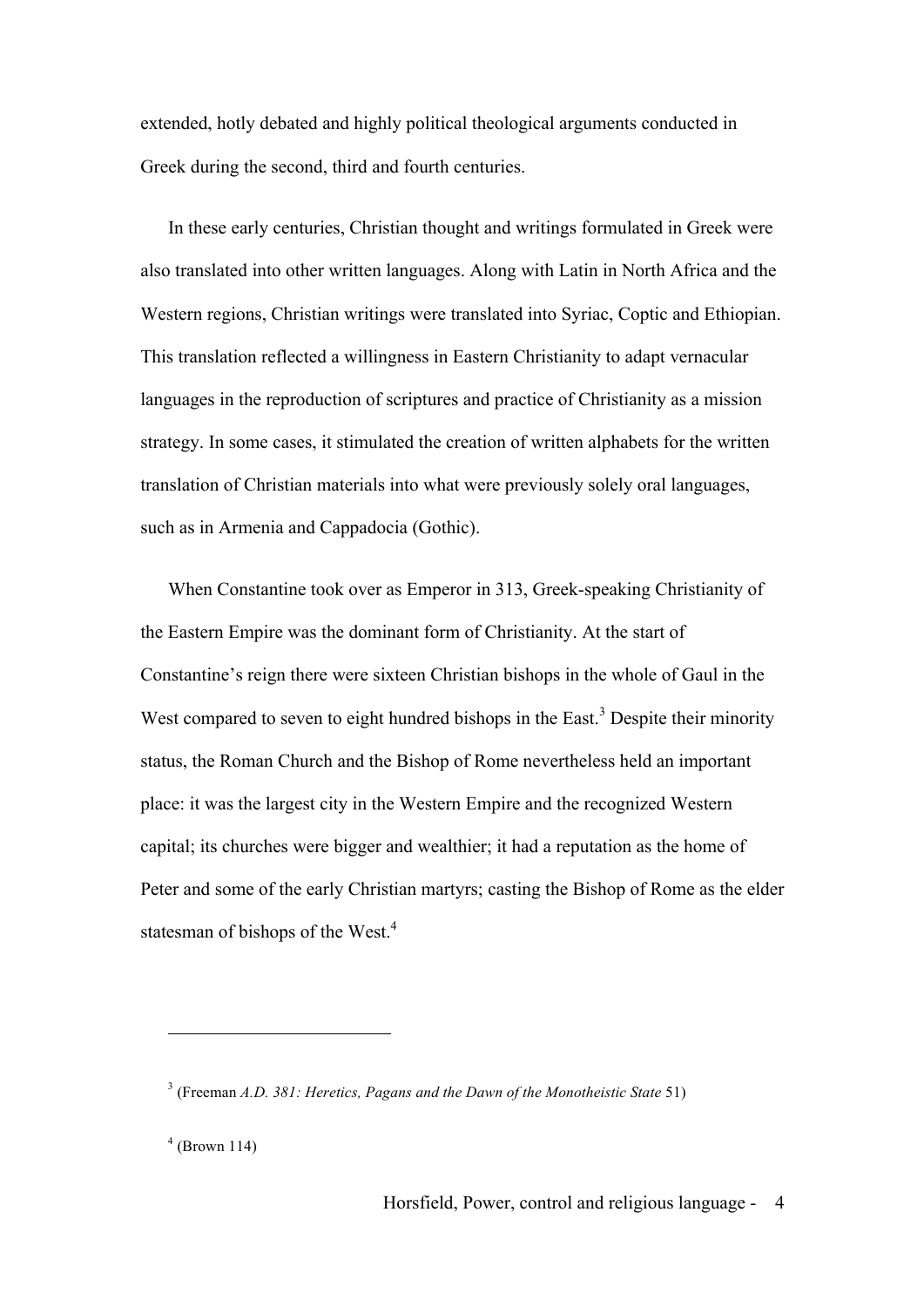Rome was also the cultural center for the second imperial language, Latin. Though not the majority language of the combined Empire, it was the dominant language of the West including Italy, parts of North Africa, parts of Central Europe, Spain, Gaul and Britain. Even in the Eastern capital of Constantinople, Latin was used as the language of imperial law, was widely used in imperial administration and was spoken in court. $5$ 

Latin carried with it a different culture from that of Greek. From an early time, Latin poets and philosophers saw Latin as possessing a beauty, order and rationality that was a civilizing and unifying force in itself and the traits of a cultured and civilized person. Latin was a powerful tool therefore in the building of a universal empire. Roman officials were required to use Latin in their dealing with conquered or alien people so that the ability to speak and understand Latin was an important practicality in participating and gaining the benefits of the systems of the Empire.

*So sensible were the Romans of the influence of language over national manners, that it was their most serious care to extend, with the progress of their arms, the use of the Latin tongue…. The western countries were civilized by the same hands which subdued them.6*

These linguistic-based cultural differences began to be reflected in the approach and work of a number of Christian thinkers in the West who, from the second century on, began to write about Christianity in Latin. These are now identified as the Latin

 $<sup>5</sup>$  (Brown 116)</sup>

 $<sup>6</sup>$  (Farrell 2, quoting Gibbon)</sup>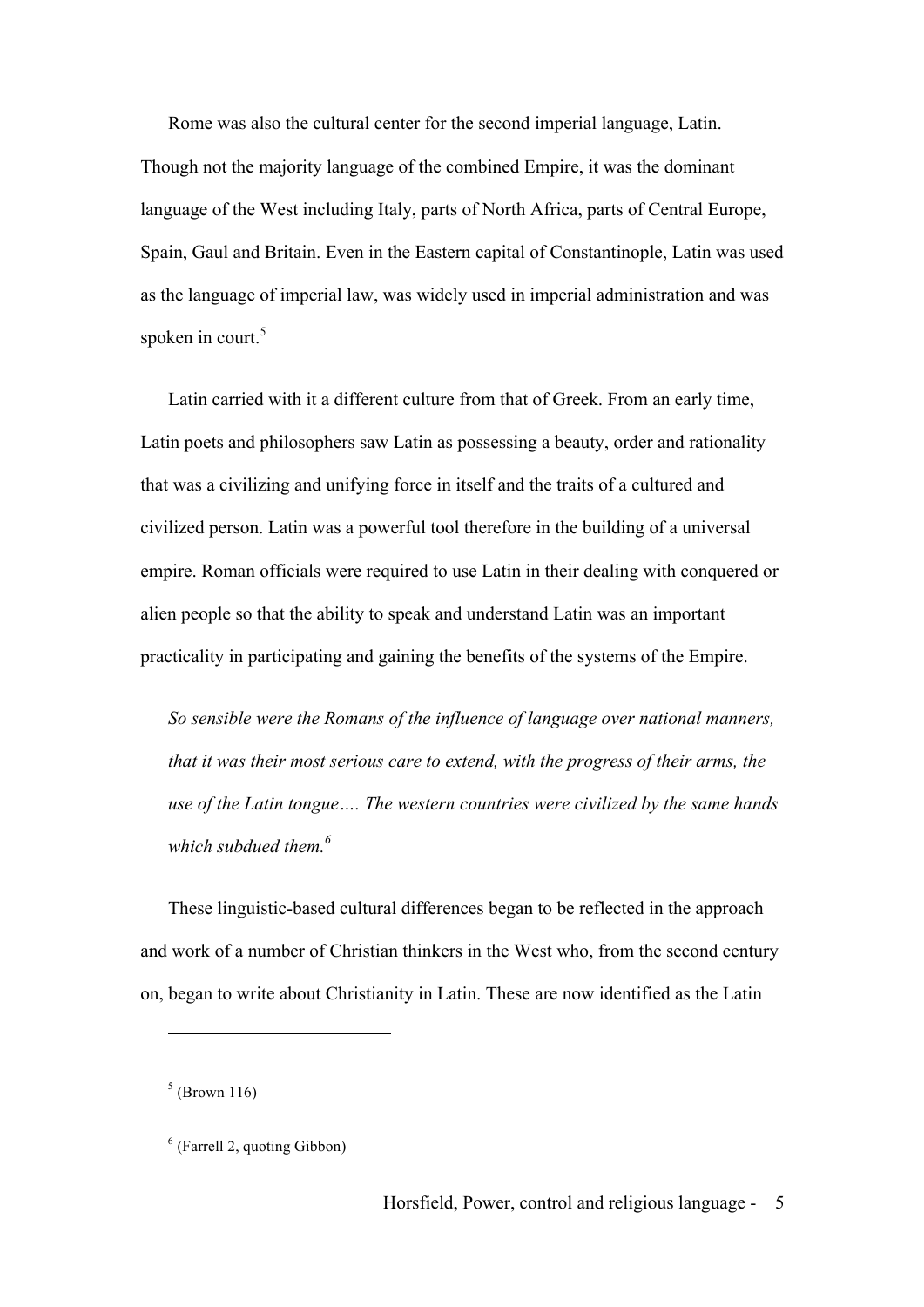"Fathers" of the Christian Church: Tertullian (160-220), Cyprian (200-258) and Augustine (354-430) in North Africa, Jerome (c.342-420) in Rome and Jerusalem and Ambrose (c.339-397) in Milan. All came from well-to-do families, were welleducated in the Greco-Roman rhetorical and legal system, were familiar with and connected into the imperial communication systems and wrote extensively. Tertullian practiced law in Rome, and Cyprian and Ambrose entered the church from political or diplomatic careers. Their writings show a lesser concern for the highly speculative, metaphysical interests of the Greek-language Christian thinkers and a greater concern for practical theological matters such as religious authority, organizational structure, ethics and behavior, pastoral care and discipline, and the nature of Christian ministry and the sacraments.

While reframing Christianity into the culture of Latin language, they also began to color Latin with a Christian discourse. Dunn describes Tertullian as "a pugilist with a pen" who "preached, interpreted Scripture and wrote in order to argue."7 His particular use of Latin terms such as *sacramentum, trinitas, persona, substantia,* and *satisfactio* with a Christian flavor provided Western theology with some of its basic theological vocabulary.

*What Latin it is that Tertullian dared to write! It was without precedent in the literary field. In Tertullian's writing, we come across the living language of the Christians of the time, the Latin of the growing Latin church, a language which* 

 $7$  (Dunn 9-10)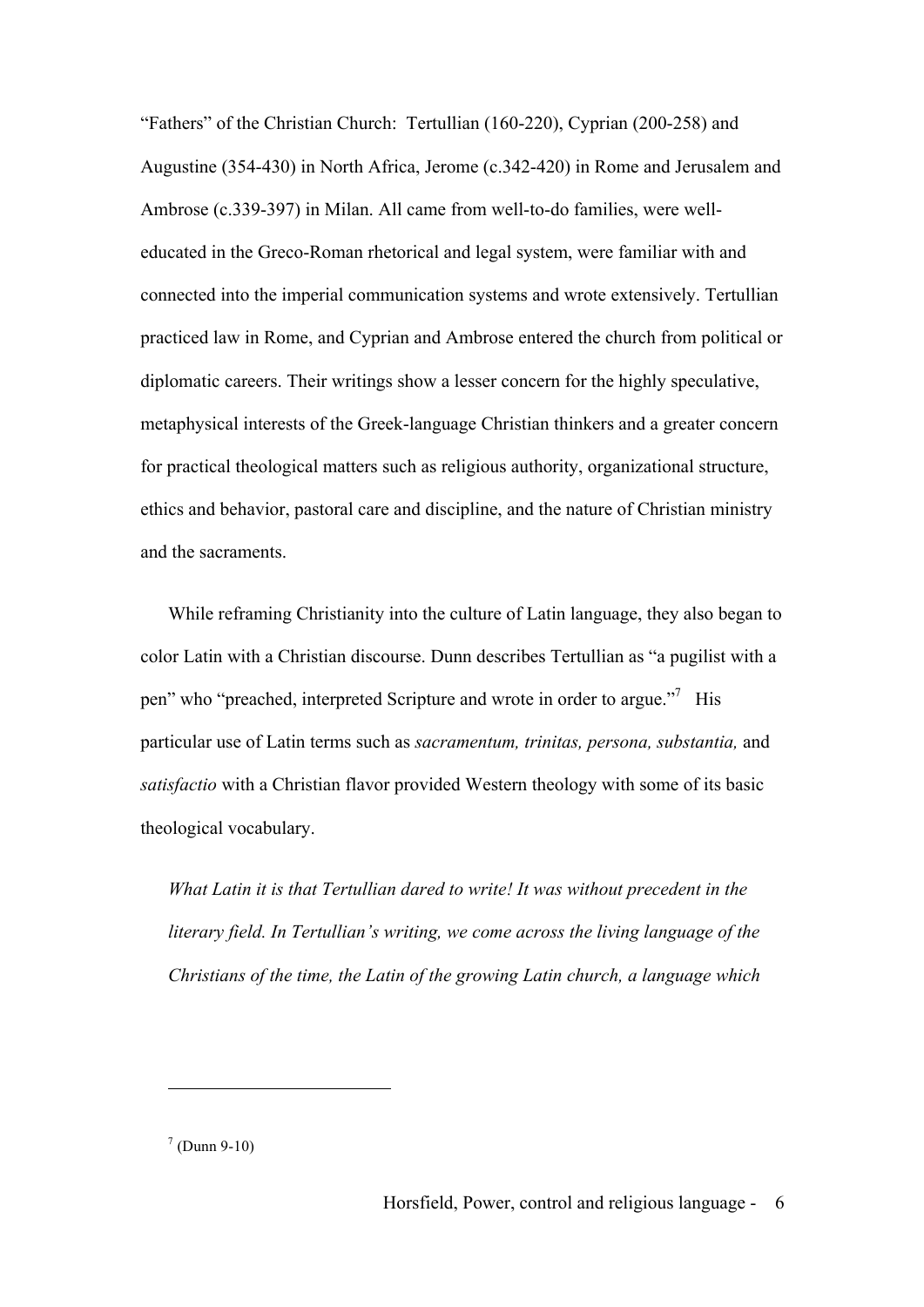*accordingly is filled with loan-words and new coinage to describe the new facts and ideas of the Christian daily life.8*

Similarly Jerome, a pedant for good writing, is credited with the creation of 350 new Latin words, all of them 'both accurately formed and useful words, expressing for the most part abstract qualities necessitated by the Christian religion and which hitherto had not existed in the Latin tongue, e.g. *clericatus, impoenitentia, deitas, dualitas, glorification, corruptrix.*' 9

With such language-specific words becoming so central to this particular stream of Christianity, Latin and the power relations embodied in its written generation and distribution by the educated elite, steadily became central to Christian identity and the structure of power relations within the religion in the West in a way that supports Bourdieu's reflection on the symbiotic relationship between language and authority:

*A whole aspect of the language of authority has no other function than to underline this authority and to dispose the audience to accord the belief that is required (cf the language of importance). In this case, the stylistics of language is a component of the imposing paraphernalia which serves to produce or maintain faith in language. The language of authority owes a large proportion of its properties to the fact that it has to contribute to its own credibility – e.g. the* 

<sup>8</sup> (von Campenhausen 8)

 $9$  (Dégert)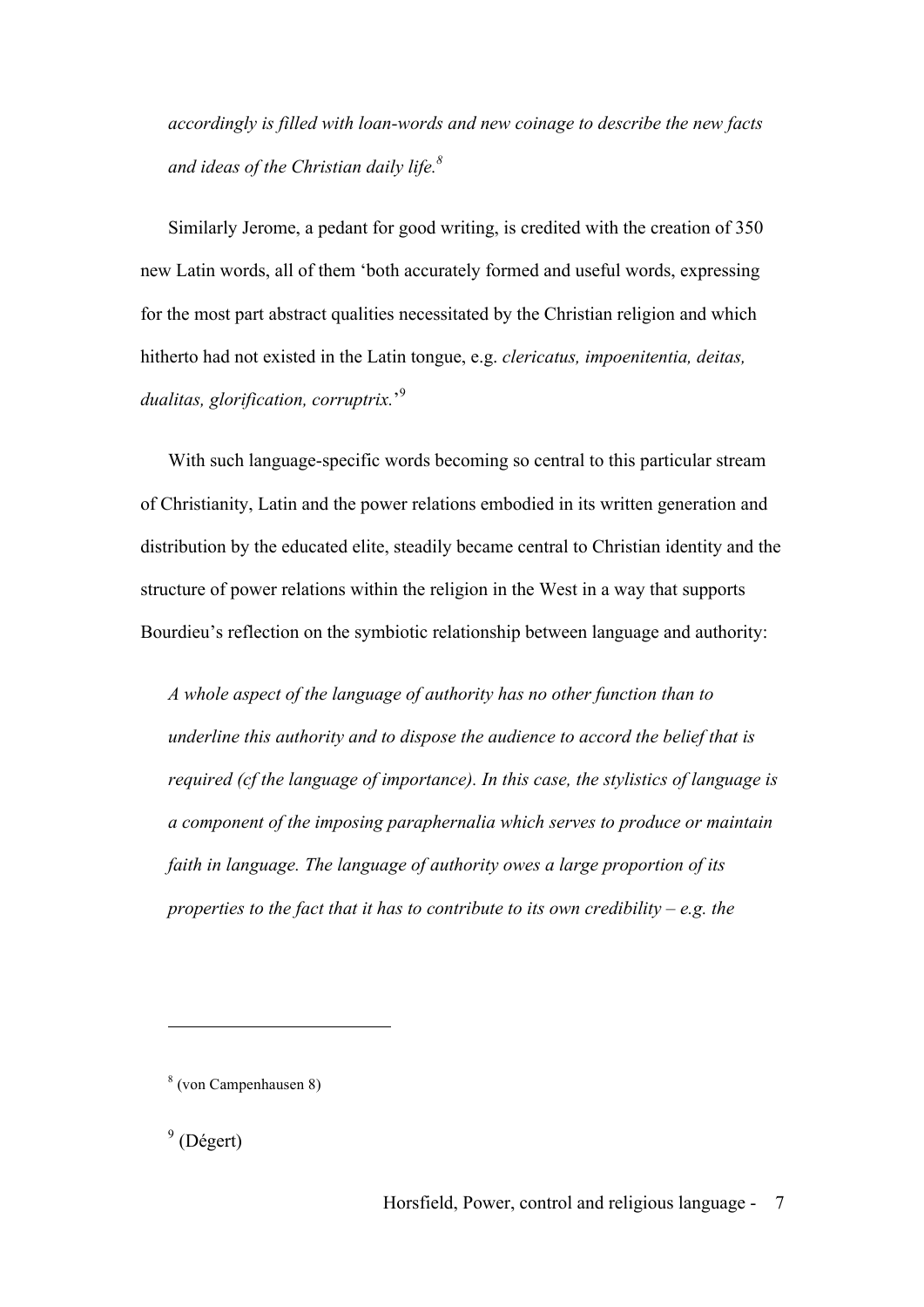*stylistic elaborations of literary writers, the references and apparatus of scholars, the statistics of sociologists, etc.<sup>10</sup>*

### **2 The Latin translation**

The collapse of the Western Roman Empire was a military and political process that took place over seven decades in the  $5<sup>th</sup>$  century. While one view sees the Middle Ages predominantly as the "Dark Ages," a time of the withering of culture, education, hope and enlightenment across Europe, $11$  Brown advocates a different view. He sees the aftermath of the fall of the Western Roman Empire not as a single, unified transformation or degeneration, but as a diversification into different forms of culture through processes of intensification and abatement occurring at different places, different times and with different levels of intensity: a process of intensification and abatement common to the life of many cities and kingdoms.<sup>12</sup>

Political structures shifted from the integrated and centralized Roman control to a number of separate barbarian kingdoms, with loyalty shifting from a distant emperor to a variety of kings. Trade and commerce became more regional and local in character. Without the political, economic and social stability that the imperial order

 $\overline{a}$ 

 $12$  (Brown 21)

 $10$  (Bourdieu 649)

 $11$  (Shlain 262)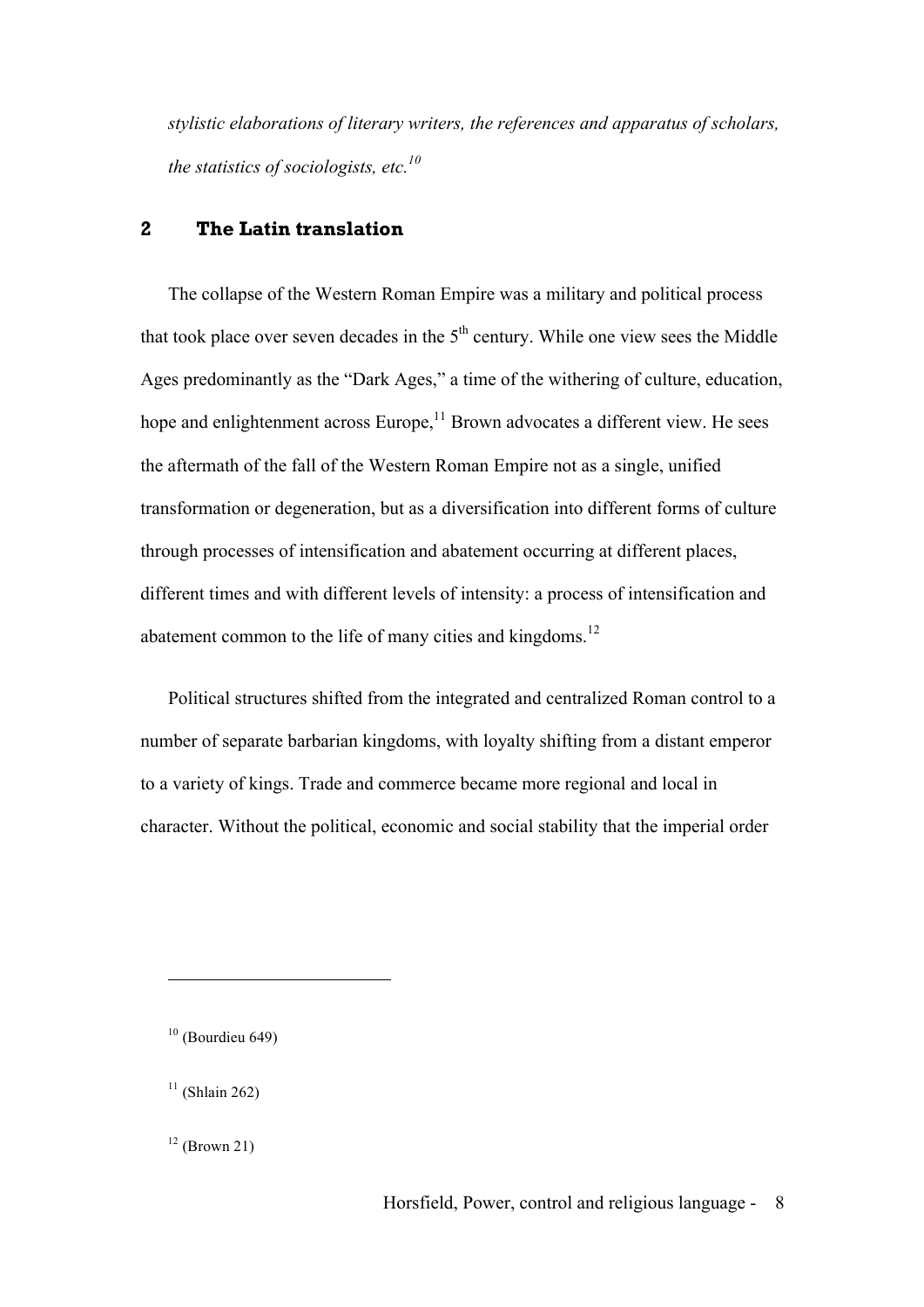brought, the value of education as a worthwhile individual and social investment declined across most of Europe.<sup>13</sup>

These changes also produced profound changes in communication structures and practices. Green places such a strong emphasis on the communication dimensions of the changes of this period, the contests between the dominantly oral-based cultures of the Frankish and Germanic tribes and the oral-literate culture of the expanding Latin Church that he sees it as one of the primary lenses through which the Middle Ages needs to be understood:

*It is justifiable to see the medieval period as one in which literacy gradually expands, encroaching upon the hitherto oral area of Northern Europe, so that the period is characterized by the clash and interpenetration of orality and writing.<sup>14</sup>*

Christianity played a significant part in this encounter between oral and literate communication practice. As the educational, cultural and literacy structures of the political empire diminished and then collapsed, the Roman Catholic Church became the primary repository of literate practice and education and, through its missionary expansion, a major political influence. In the process Christianity itself was again reshaped and refigured.

Communication was a vital factor in Christianity's missionary expansion within and beyond the boundaries of the former Empire. There were a number of elements in

 $13$  (Heather 196)

 $14$  (Green 3)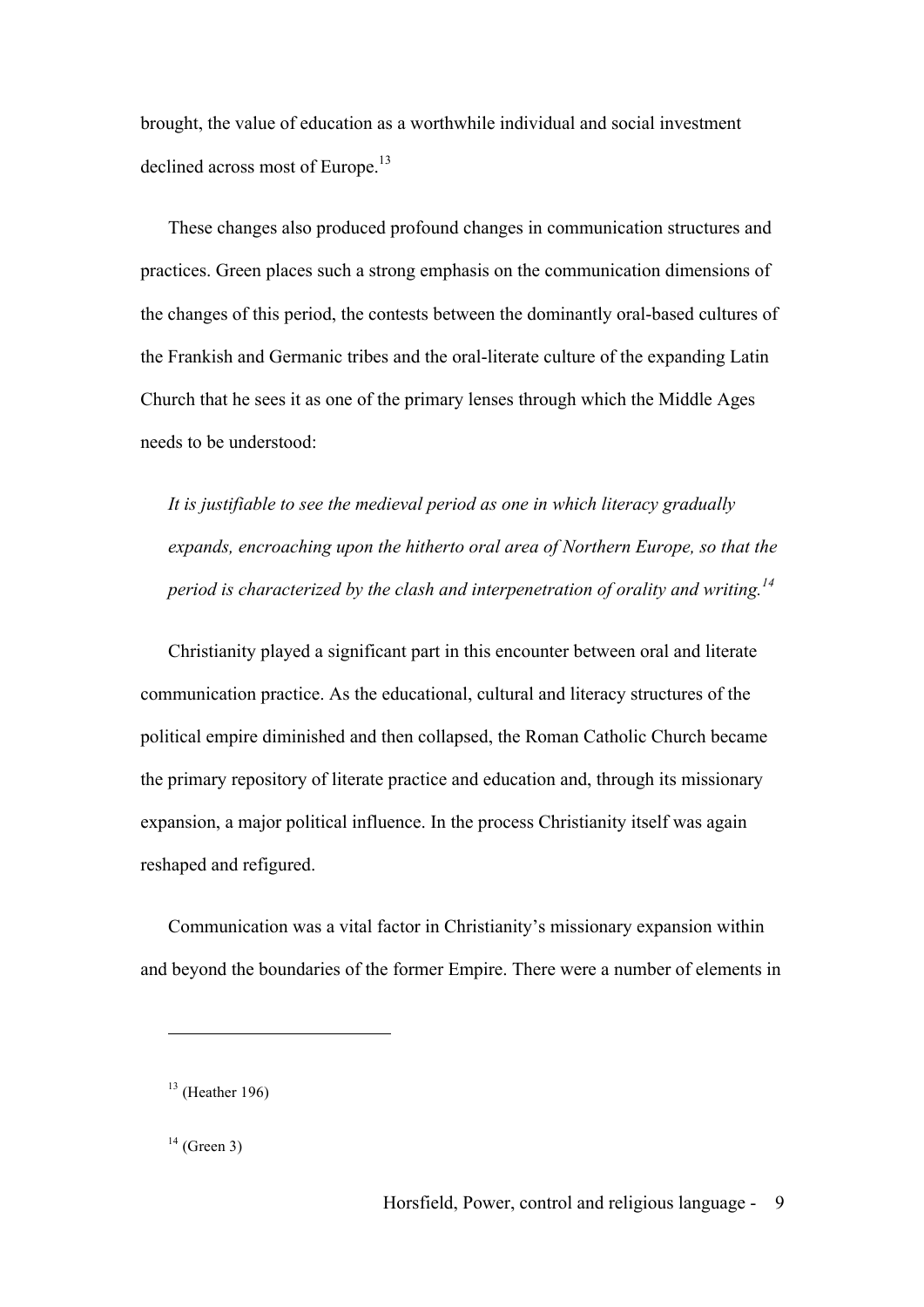this strategic communication. One was through impressing and overwhelming pagan people with signs of strength and wonders and the superior material culture of the conquering culture of Christianity.

*Spiritual authority was demonstrated, among other things, by spectacular displays of supernatural power. Saints and their relics worked miracles. Heroic performances of ascetic holiness would be rewarded and authenticated by astonishing displays of quasi-magical power in life or after death. These were not entirely new phenomena but they achieved a degree of prominence they had not had for several centuries.*<sup>15</sup>

Reflecting again Bourdieu's ideas of the language of authority constructing its own credibility,<sup>16</sup> media artifacts of the book and manuscript were significant carriers of this symbolic power:

*The barbarian tribes had no written script. Literacy and Christianity arrived together, and books were long regarded with superstitious awe. Knowledge of writing, the virtual preserve of the monasteries, became identified with authority, both religious and secular.17*

The authority of the text in which the Catholic Church held superiority was reinforced in imagery and the construct of the artifact itself. Many images of Christ as

 $15$  (Cameron 23)

 $16$  (Bourdieu 649)

 $17$  (Wood 82)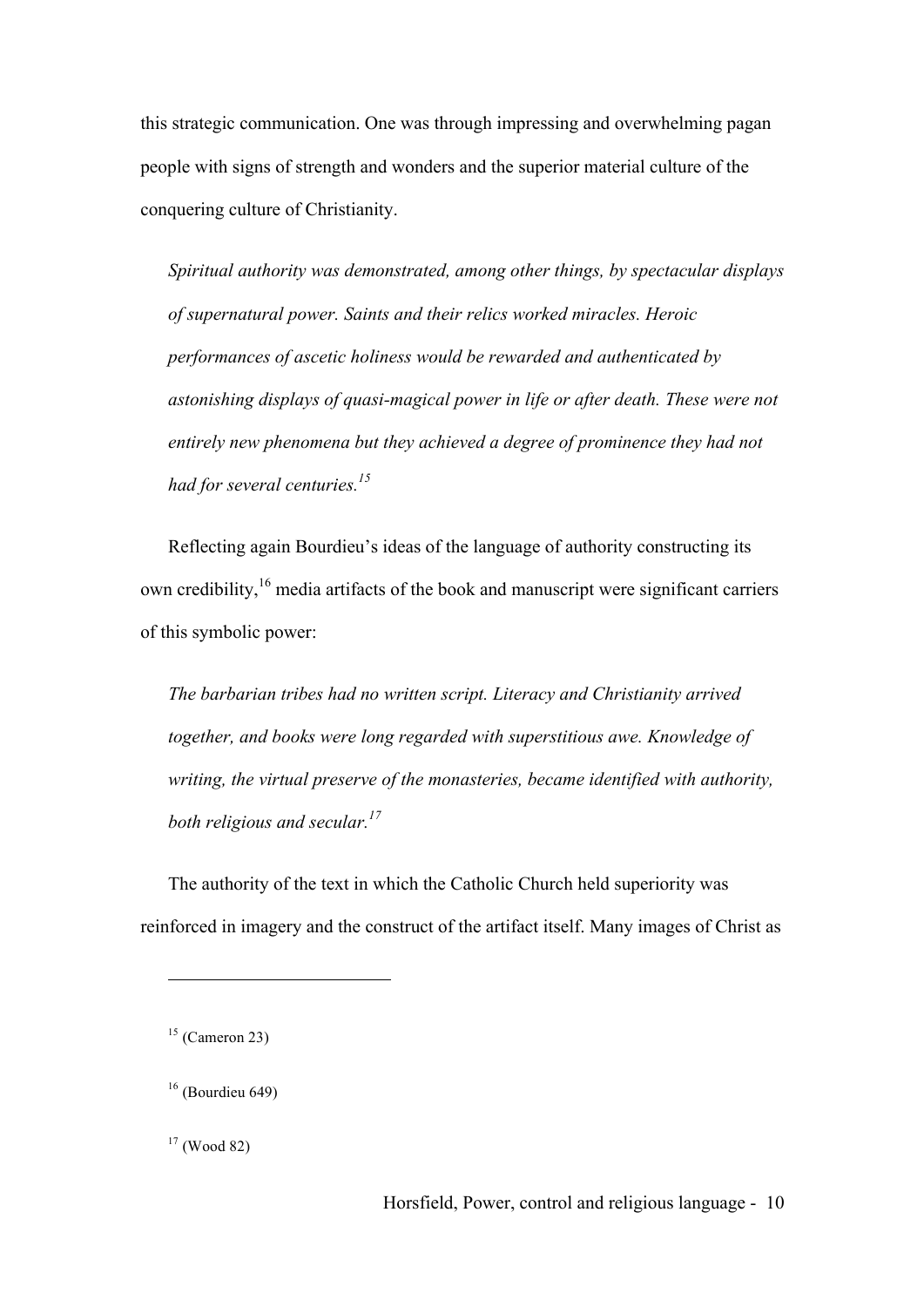judge show him holding a book in his hand. Boniface, the British monk who became a missionary to Germany, on one occasion wrote to a supporter, the Abbess Eadburga, begging her to send to him the scriptural *Epistles of St. Peter*, specifying that they be written in letters of gold so that "a reverence and love of the Holy Scriptures may be impressed on the minds of the heathens to whom I preach."<sup>18</sup>

A second element of the strategy was cultivation and protection of the Church's prestige and power as the bearer of literacy. In the wake of the collapse of the political Empire, the wider infrastructures of education and communication declined and the industries that had provided the basic materials and transport for writing disappeared. Though there persisted a number of 'low-profile centers of book production,'19 levels of general literacy declined rapidly. In such a situation, the Roman Church gained power as the centre and preserver of literacy and literate practice.

*Books ceased to be readily available and learning became an increasingly ecclesiastical preserve; even those who were not ecclesiastics were likely to get their education from the scriptures or from Christian texts.<sup>20</sup>*

A third communication element in the missionary strategy was the use of writing to transform the diverse Germanic and Frankish cultures of post-Imperial Europe into a dominant Latin Christian one in what Brown proposes as 'the age *par excellence* of "applied Christianity"':

<sup>18</sup> (Halsall)

 $\overline{a}$ 

<sup>20</sup> Averil Cameron, quoted in (Freeman *The Closing of the Western Mind* 316)

 $19$  (Brown 22) See also (Kosto)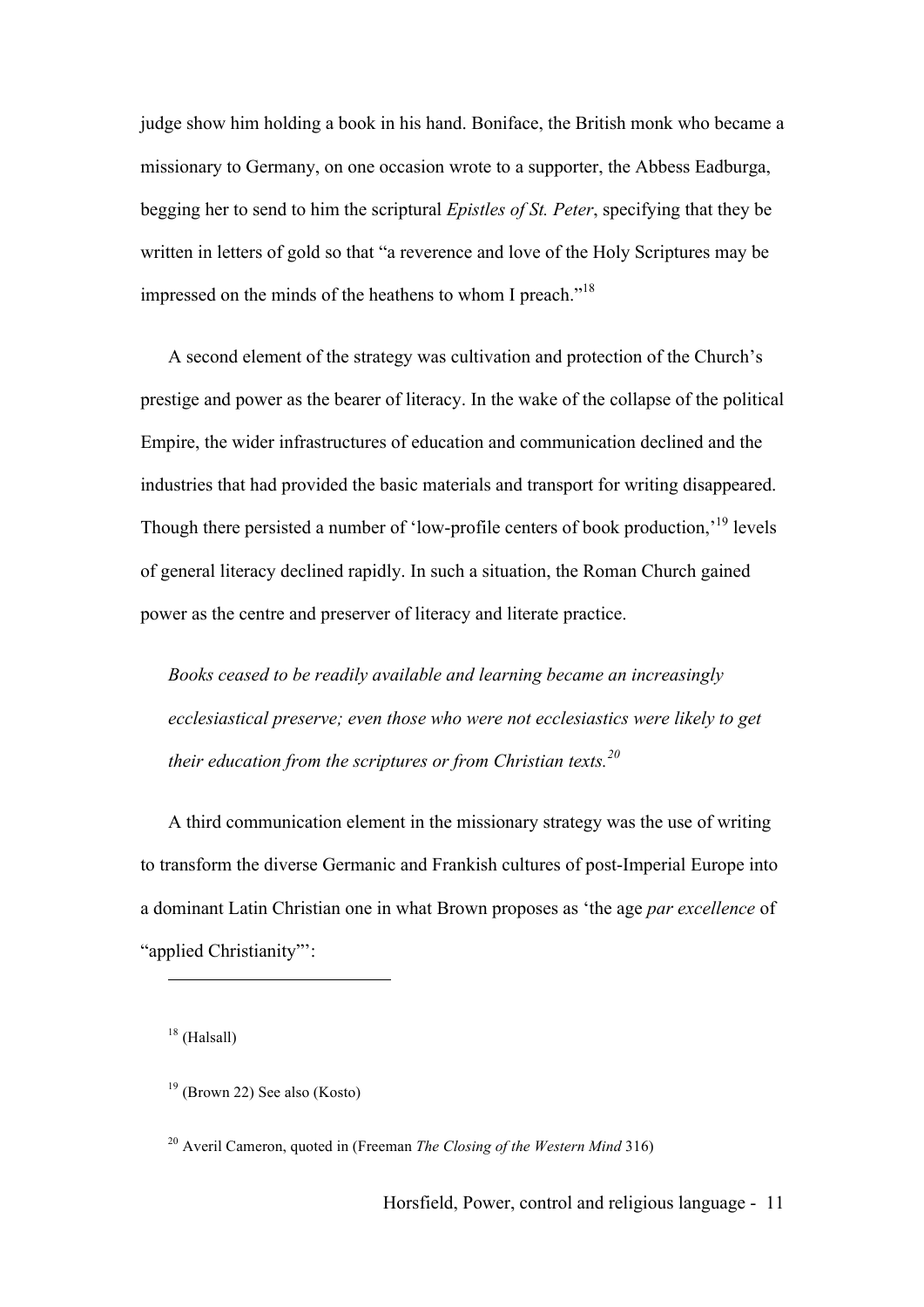*We are dealing with persons who were deeply committed to bringing the Early Christian past into the present. They wished to make it available in the condensed form of digests, anthologies, and encyclopedic compilations; to turn the recommendations of ancient Christian authors and the rules of former Christian councils into a finely calibrated system of rules, adjusted to the ends of pastoral guidance; and to ensure that even the material aspects of Christianity – and, most especially, its visual impact – should be discreetly disciplined so as to communicate a correct and salutary message.<sup>21</sup>*

Increasingly the Roman Church, having structured itself several centuries earlier on the model of the old Imperial administrative divisions and hierarchies, took on the roles of a de facto secular administration, providing welfare services, measures of education, legal administration and the preservation of a common language.<sup>22</sup>

What gave the Roman Catholic Church this strength and influence was not the Roman Papacy nor a centrally organized and controlled uniformity and structure, but what Brown identifies as "a remarkable inter-connectivity."<sup>23</sup> It is in the creation and maintenance of that influential inter-connectivity that we can see the crucial role that media, particularly written Latin, played in this institutional power.

At the local level, it had a readily transportable structure and communication model – 'a bishop, a clergy, a congregation and a place in which to worship' - that

 $21$  (Brown 25)

 $\overline{a}$ 

<sup>22</sup> (Freeman *The Closing of the Western Mind* 305)

 $23$  (Brown 13)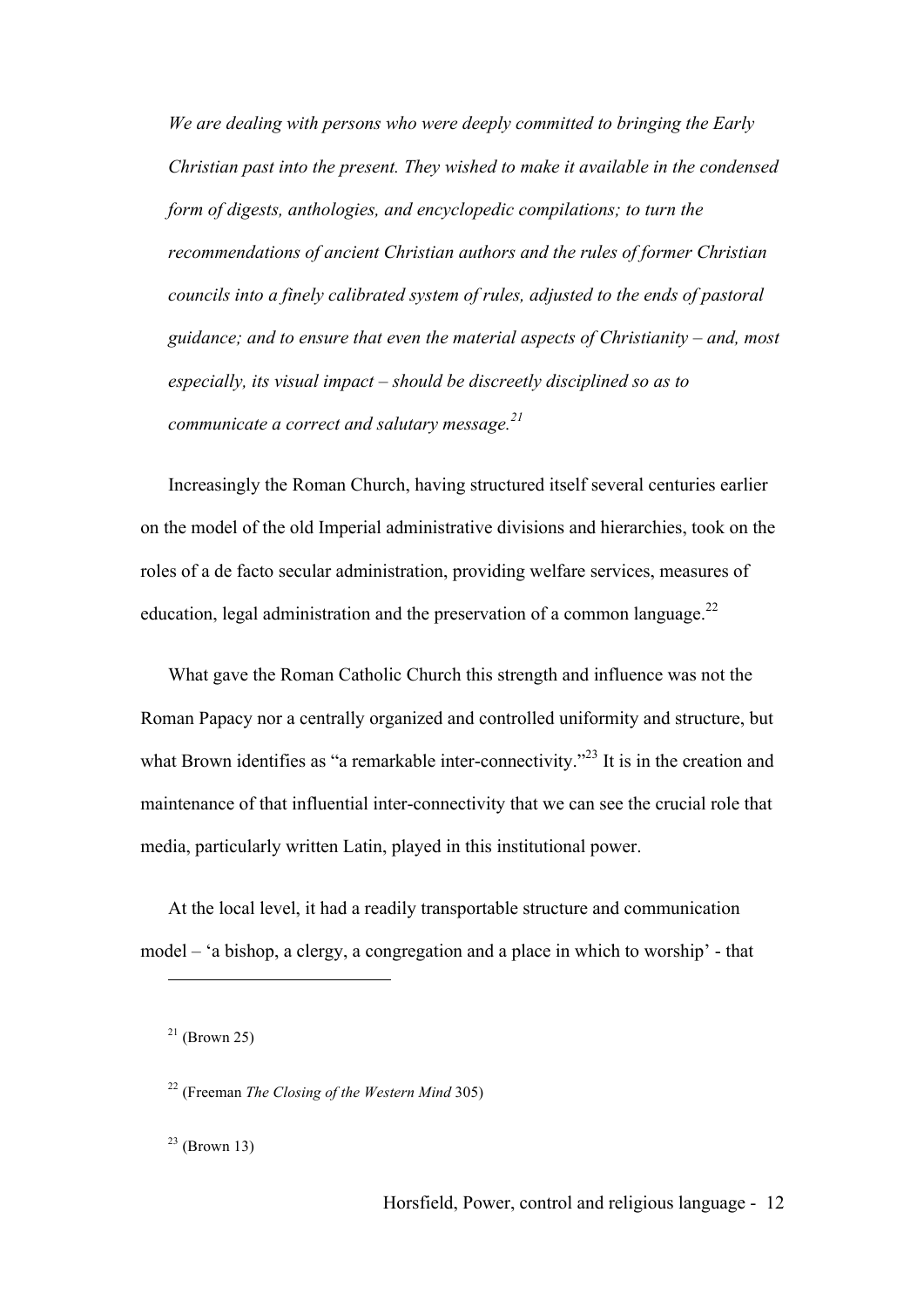could be quickly adapted in the fluid conditions of the post-imperial situation. The religion had a common book of scripture. Worship was conducted with written service books that mediated local worship into a global inter-linked community. Bishops and priests were connected and supported each other practically through the constant circulation of news, books and letters, giving them the sense of being part of 'a world-wide textual community.<sup>24</sup>

The bishop's palace in Rome modeled and facilitated this mediated connection. It had a library, ecclesiastical archives and processes for managing a constant flow of correspondence. A designated group of Papal notaries under a *primicerius notariorum,* trained in stenography and shorthand notation, took down, wrote and dispatched all the Pope's correspondence and managed all aspects of document registering, processing, storage, access and reproduction. In this they reproduced registry processes and practices that had been followed by the secular Roman bureaucracy.<sup>25</sup> They assisted deacons in church administration and acted as the Pope's delegates on diplomatic missions and in delivering important messages to other bishops and patriarchs. Other episcopal offices, particularly in the larger cities, had similar media offices and processes in place, though not necessarily to the same extent.

 $24$  (Brown 14)

 $25$  (Wessel 23-24)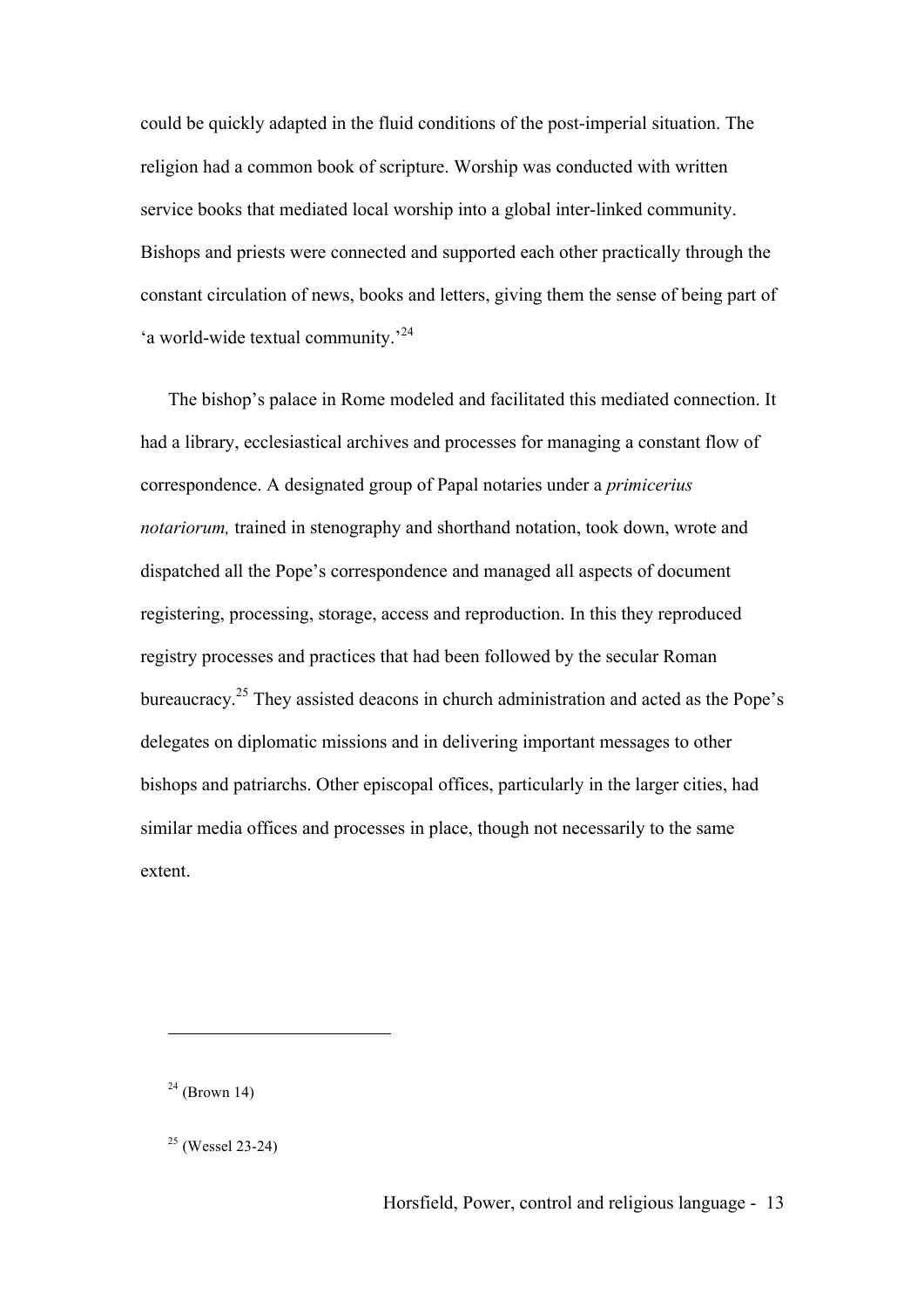### **3 Victor Latinus**

The political influence of the Roman Church expanded significantly with the conversion to Catholic Christianity of the Frankish King Clovis in 496. In the decades that followed, under his influence other Germanic tribes abandoned their earlier adherence to Arian Christianity in favor of Catholic Christianity. This identification of the Franks with Catholic Christianity started a mutually beneficial politicalreligious relationship that climaxed with Charlemagne being crowned as the Holy Roman Emperor by Pope Leo III in 800.<sup>26</sup>

While the translation of Christian texts into vernacular languages was a strategy of mission in Eastern Christianity, mission in the West followed a different linguistic strategy. That was the restriction of textual writings and religious activities to Latin. There were a number of reasons for this.

Theologically, Ecclesiastical Latin, as it came to be known, was suited to the purposes to which the Roman Church was putting it: clarity and directness for administration, conciseness for explaining theological doctrine, and logical for arguing and defending a position. Even today, some see it as the purest of languages, grammatically, rhythmically and expressively:

*easy to understand, with natural and predictable grammar and very few needless rhetorical flourishes…. the language of a people who actually use the language to* 

 $26$  (Cross and Livingstone 1062-63)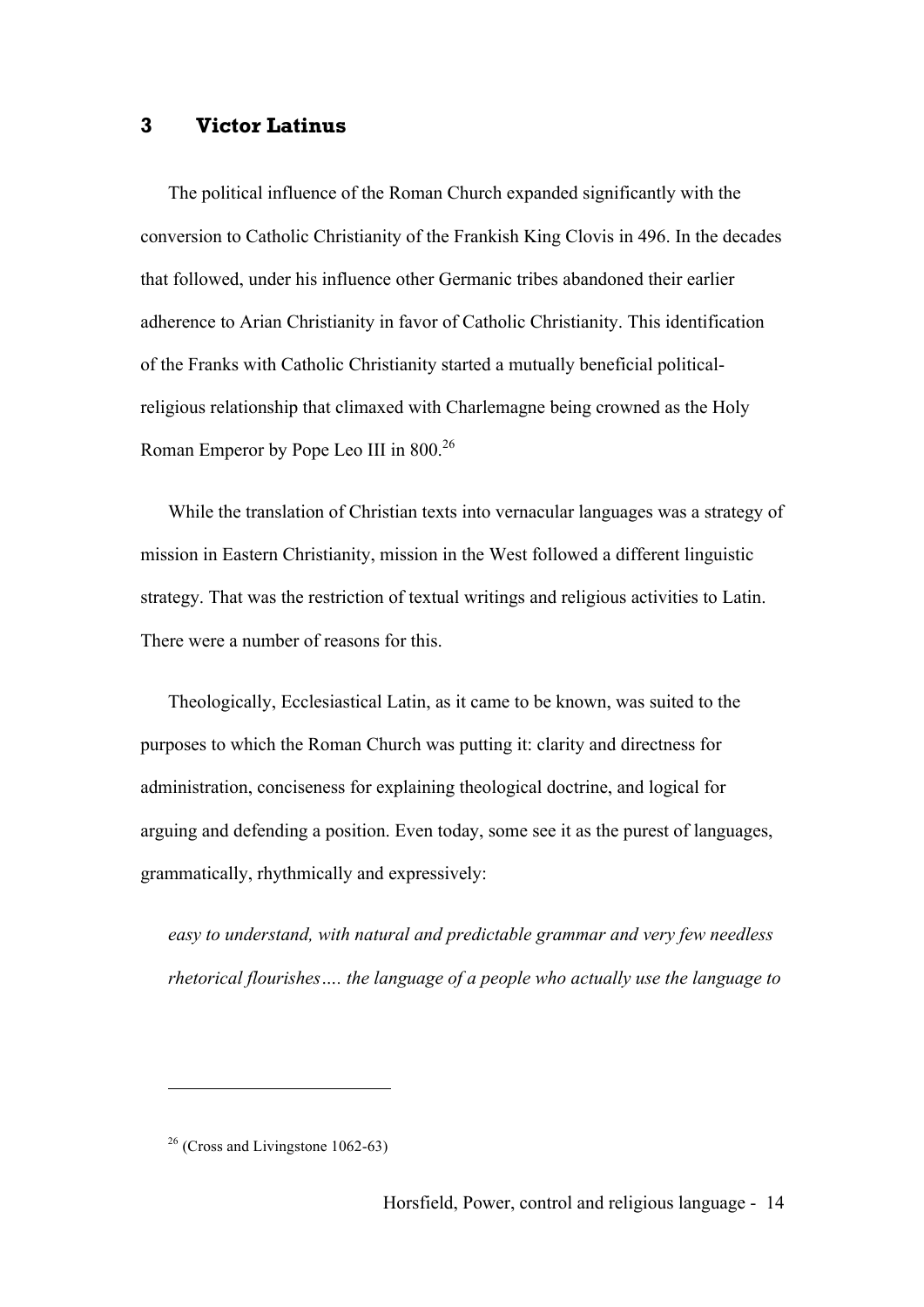*communicate important ideas and place high value on intelligibility and utility over stylistic considerations.<sup>27</sup>*

It had developed a vocabulary suited and necessary to Latin theology. With a vocabulary of distinctive terms essential to Western theology, the language itself had become functionally essential to the religion and its religious identity.

Politically, the installation of Latin as the official language of Western Christianity associated the Roman Pope and Roman Catholicism as the successor to the former Empire and the aura and nostalgia of its civilization. Part of Charlemagne's concern to improve the clerical use of Latin throughout his Kingdom was to construct his kingdom as a continuation of the ancient Roman Empire and himself as the new Roman Emperor.

Practically, the use of a shared language made possible communication across different language and ethnic groups, a crucial requirement in the building and maintaining of any empire. Latin was already in wide use as the imperial language of the West, and even into the last century of the Empire had been replacing local languages, to the extent that 'by the end of the sixth century around the Mediterranean and throughout much of Gaul, a simple Latin, shared by all classes, replaced the previous local languages, with the exception of Celtic in Britain and Basque in the Pyrenees.'<sup>28</sup>

 $27$  (Boniface)

 $28$  (Brown 232)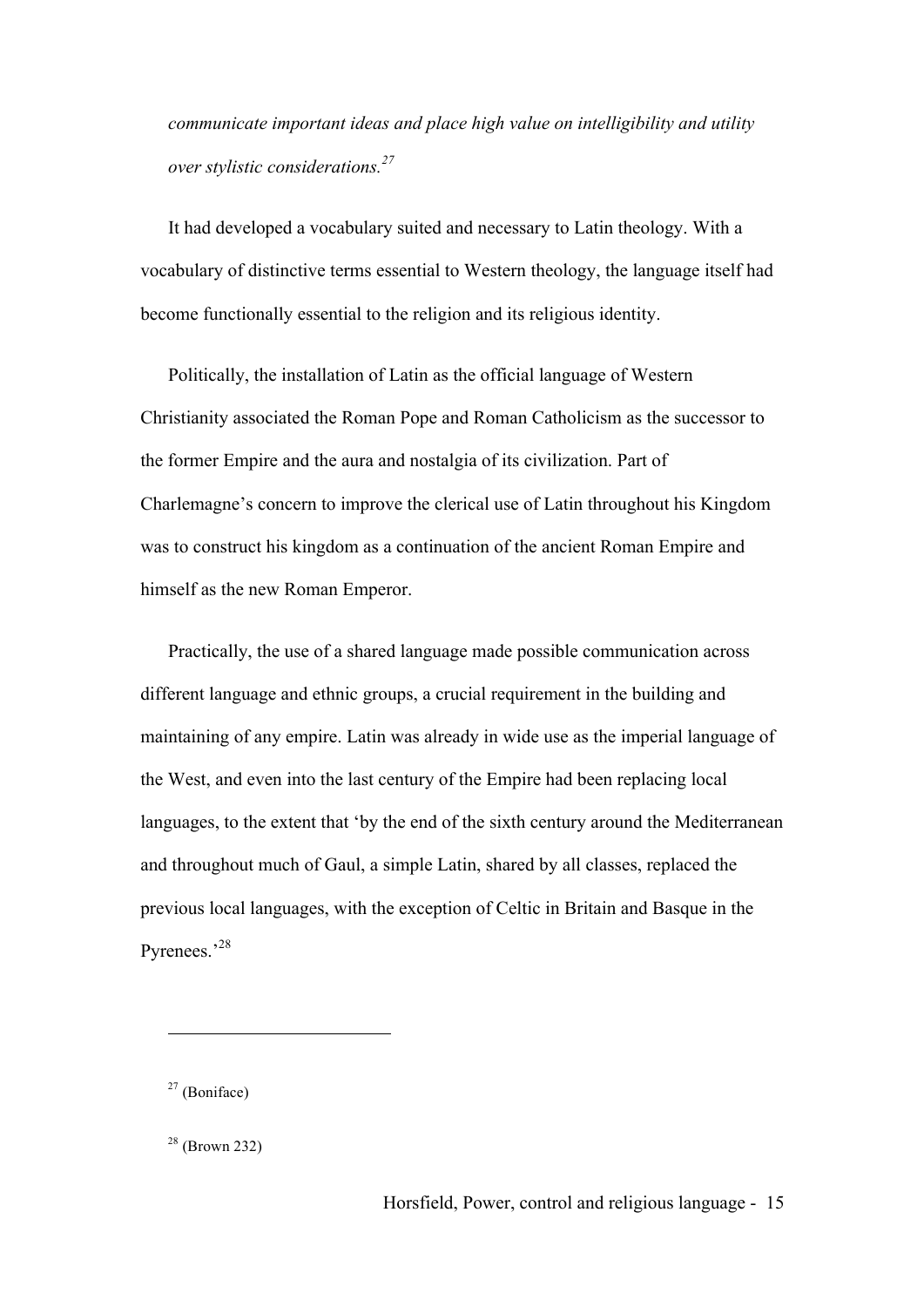Across the centuries of the Middle Ages, however, that simple Latin, shared orally by all classes, began to diverge from the Latin used within the Roman Church based on writing. As a spoken language, the spoken Latin of the marketplace was constantly changing. Speech adopted and adapted words and grammatical usages from other localities and regions and other languages and changed with everyday use to evolve into the different dialects and regional variants that we know today as national languages: Italian, Spanish, Portugese, French, German and English.

Along with the linguistic differences, in the syncretizing of language practices oral Christianity also incorporated useful practices and beliefs of oral-based religions into their fluid Christianity. So by the end of the seventh century, as Butt observes,

*animistic and magical practices had become the norm for many who claimed to practice Christianity, including many of its clergy… Customs that had been pagan were often absorbed into Christianity to make the new religion more palatable. Pagan gods were turned into saints. Pagan celebrations such as the winter solstice were combined with Christian holy days so that the birth of Jesus, a date that was not known nor of much concern to Christianity, became Christmas.<sup>29</sup>*

In its written form, the theological Latin of the Roman Church, carefully nurtured and preserved to retain its aesthetic qualities and theological and organizational precision, remained relatively unchanged. As a result, the two Latins – the Latin of the Church and the Latin of the marketplace – diverged, to the extent that they became different languages.

 $29$  (Butt 107)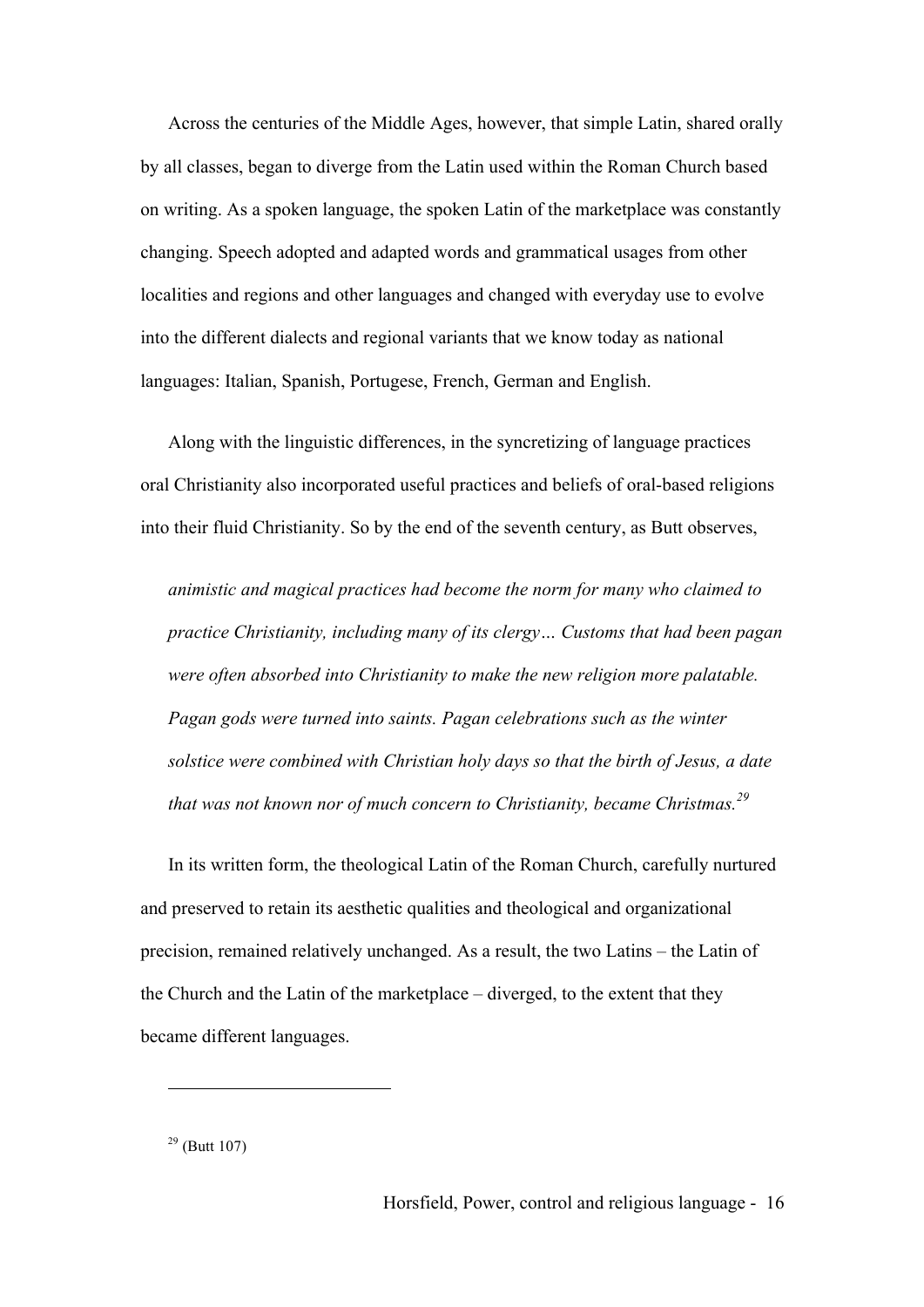The conflict between the two came to a head in the reign of the Frankish ruler, Charlemagne. A formidable and meticulously planned military strategist and, by the turn of the ninth century, the undisputed ruler of Western Europe, Charlemagne saw himself and his destiny through twin lenses: one in the tradition of the best of the Roman Emperors, the other in the tradition of the godly kings of the Old Testament.<sup>30</sup>

In line with his vision of himself as both Emperor and God's agent on earth, Charlemagne implemented an extensive program of cultural, educational and religious reform that touched almost every aspect of life: politics, civil administration, finance, law, moral behavior, education, learning, culture, the church and religion. He imported scholars from around the Christian world and made his palace a center of study, discussion and education. He funded and promoted book production and the development of literacy, including adoption of the 'Caroline minuscule,' a smaller, more regular and more legible Latin script to make book reading more user-friendly and to facilitate the accurate reading aloud of the Christian Law for the illiterate.<sup>31</sup>

Seeing Catholic Christianity as a unifying ideology and management structure, Charlemagne positioned himself as the governor and protector of orthodox Christianity and the authority on matters of faith throughout the empire. Every Christian was required to be able to say from memory the basic elements of the faith, the Lord's Prayer and the Apostles Creed. He re-established local and regional bishoprics and archbishoprics as administrative units, charged not only with religious

<sup>30</sup> (Hamilton)

 $31$  (Altman 70)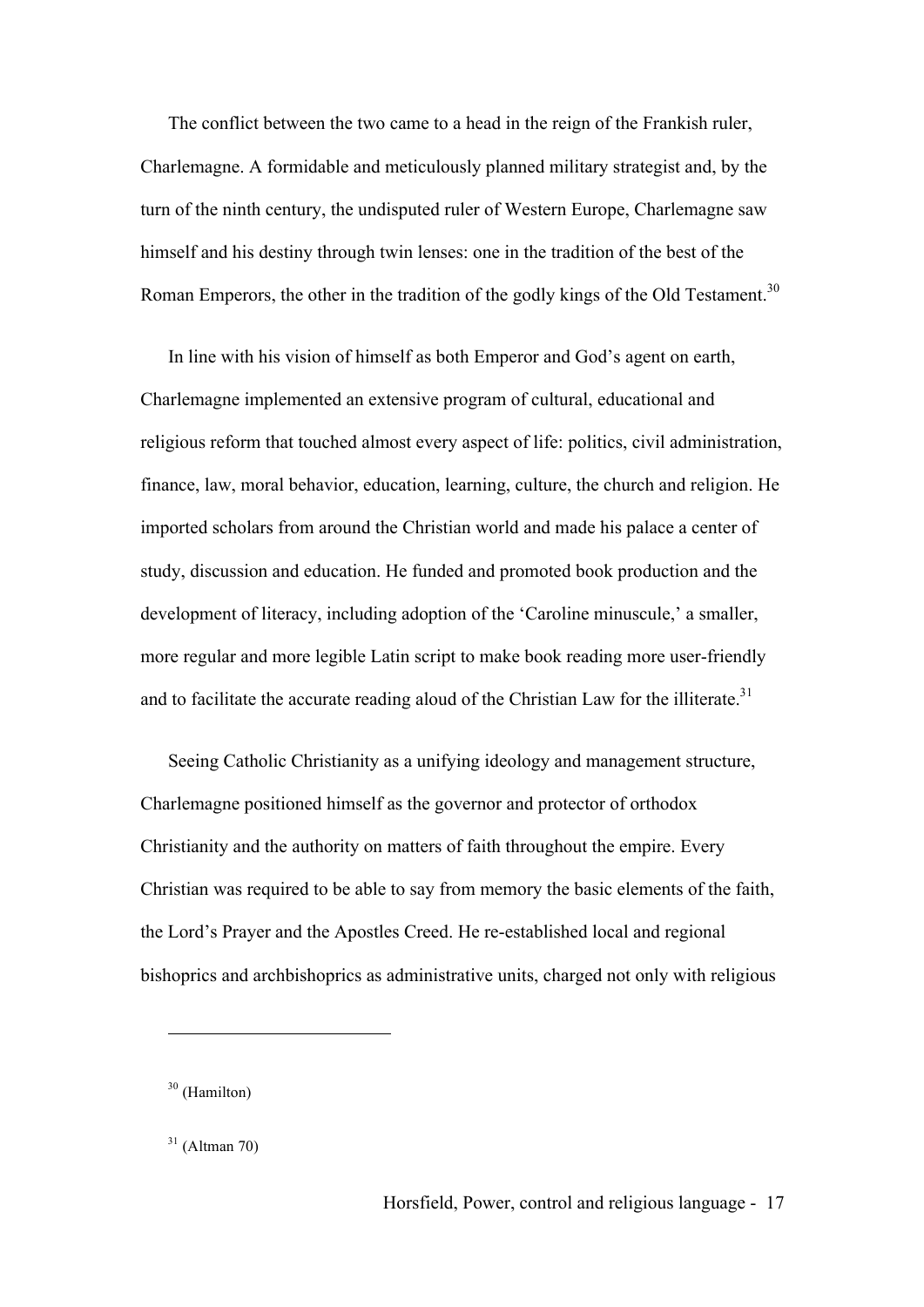duties but also with governmental responsibilities for implementing imperial directives and legislation and for collecting rents, taxes and tithes. To equip them to do this, churches, dioceses and monasteries were endowed with extensive lands, peasants and income.32

With the assistance of his religious adviser, Alcuin of York, a variety of measures were enacted to counter the oral assimilation of pagan beliefs into Christianity and restore orthodoxy of the Catholic faith. Ecclesiastical Latin became an important tool and site in these reforms. Bishops were made responsible for training their clergy to read and write Latin so they could properly lead services, preach and interpret orthodox Catholic doctrine. The various liturgical rites that had been used in different regions of the kingdom were replaced by the Roman Latin rite as the official rite of the kingdom. $33$ 

However the Latin that was being used as the measure of Catholic orthodoxy was a particular form of written Latin. Alcuin, coming from Britain, brought with him an understanding of Latin learned and practiced from books in an isolated context where it was not spoken as a mother tongue – 'a perfect language because it was a perfectly dead language."34 What he encountered in continental Europe was Latin spoken and written as a living and changing mother tongue by people who still saw themselves in some ways as Romans and speaking as Romans. Alcuin considered such Latin as

 $32$  (Brown 31)

 $33$  (Dowley 148)

 $34$  (Brown 447)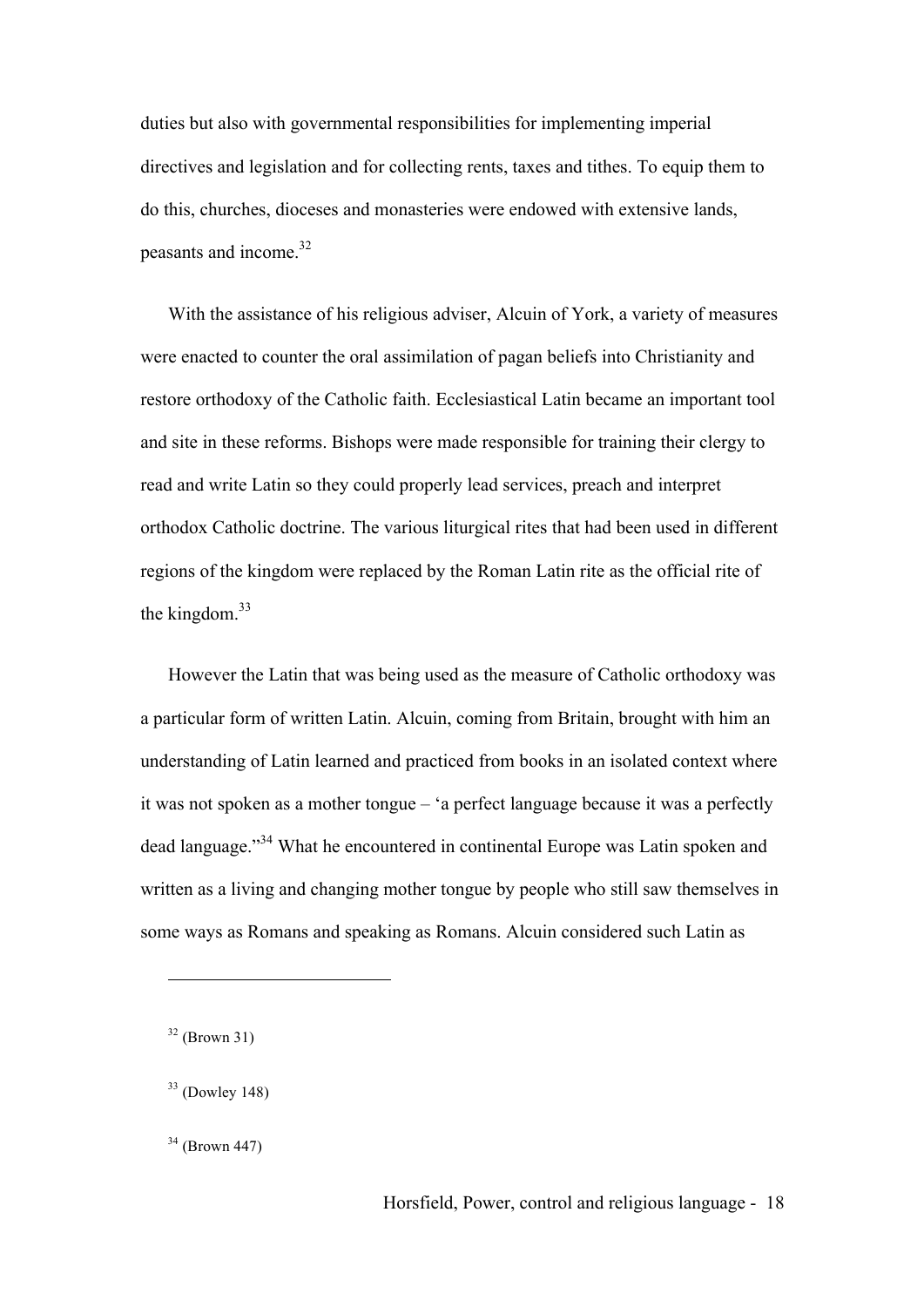'barbarous,' and set out to reinstitute doctrinal and liturgical orthodoxy by reinstituting what he saw as proper Latin in terms of grammar use, orthography and pronunciation.

The impulse in instituting these reforms through the reinstatement of Ecclesiastical Latin was more than just linguistic. Serious issues of faith and piety were considered to be at stake. Brown notes that Charlemagne's *General Warning*  decree issued in 789 reveals that there was 'a vigorous, "vernacular" Christianity which, just because it was largely oral, expressed a Christian piety which experts such as Alcuin found difficult to control.<sup>35</sup>

However in the eyes of an orthodox reformer such as Alcuin, these mistaken dialects reflected corruptions not only of Latin but also of Christianity, a corruption that it was considered placed people's eternal destiny at risk. The risk to the Catholic faith was no longer coming from paganism but from vernacular Christianity propagated by 'literate and half-literate believers who were convinced of their own essential orthodoxy.' Against this, 'the new elite, "correct" Latin stood for an entire view of a world restored to order…. "Correct" Latin texts were to be the basis of a more wide-reaching reform of piety.<sup>36</sup>

Along with the religious purpose of preserving what they saw as the orthodoxy of the Catholic faith, the standardization of the language, liturgy and doctrine of Catholic

 $35$  (Brown 450)

 $36$  (Brown 449)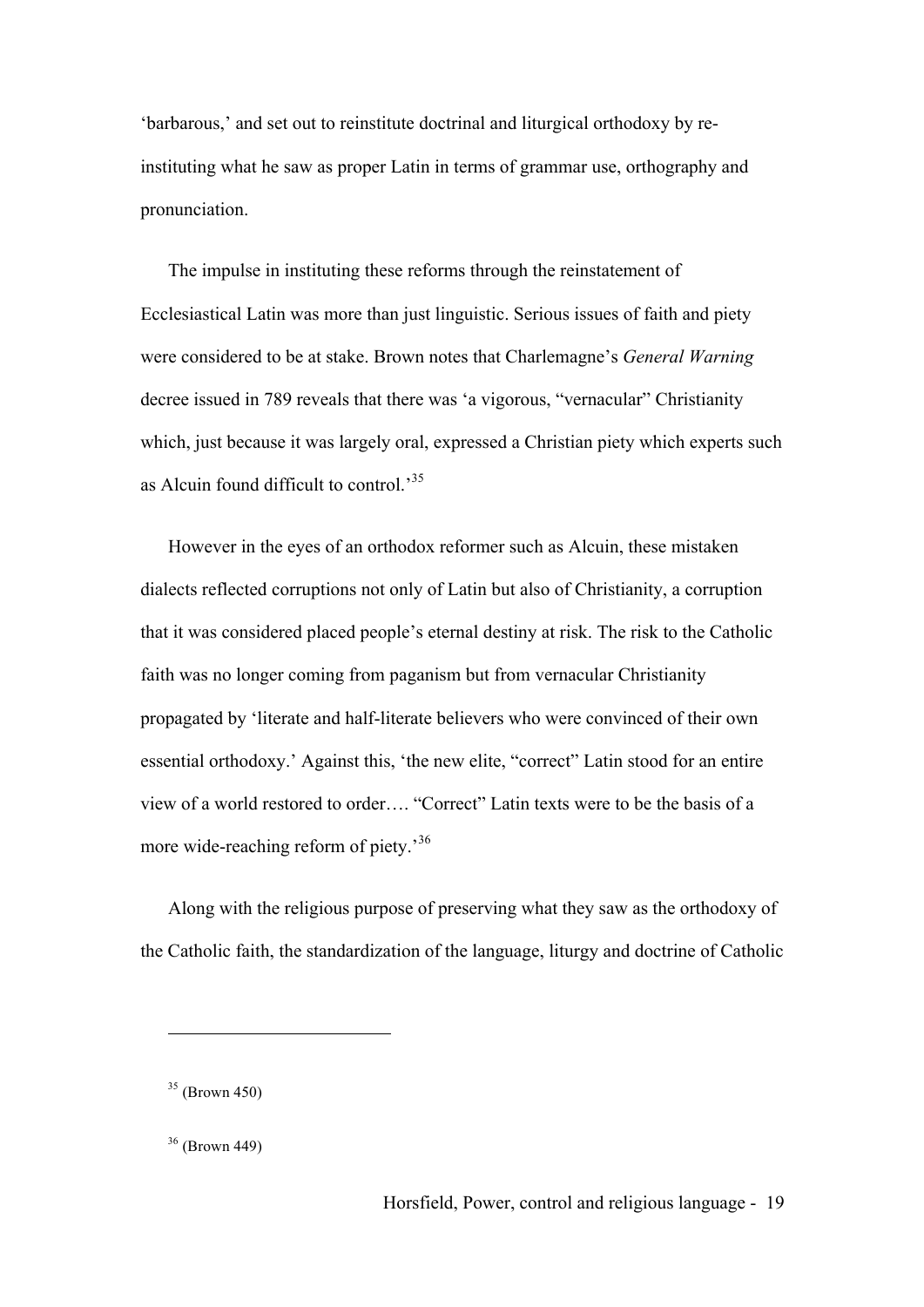Christianity had an important political purpose also, the unification of the diverse tribes of the Frankish kingdom.37

The promotion of Latin literacy among the wider population served a number of other purposes. One was to develop a larger cohort of literate people to service the running of Charlemagne's far-flung empire. In his *General Admonition* of 789, he decreed,

*And let schools for teaching boys the psalms, musical notation, singing, computation and grammar be created in every monastery and episcopal residence. And correct catholic books properly, for often, while people want to pray to God in the proper fashion, they yet pray improperly because of uncorrected books. And do not allow your boys to corrupt them, either in reading or in copying; and if there is need to copy the gospel, psalter or missal, let men of full do the writing, with all diligence.<sup>38</sup>*

Charlemagne saw the teaching of literacy and the study of literature as important in the development of faith and the more intelligent understanding of scripture. His circular letter, *Encyclia de litteris colendis* notes:

*For since there are figures of speech, metaphors and the like to be found on the sacred pages, there can be no doubt that each man who reads them will* 

<sup>37</sup> (Küng 356)

<sup>38</sup> (King 217)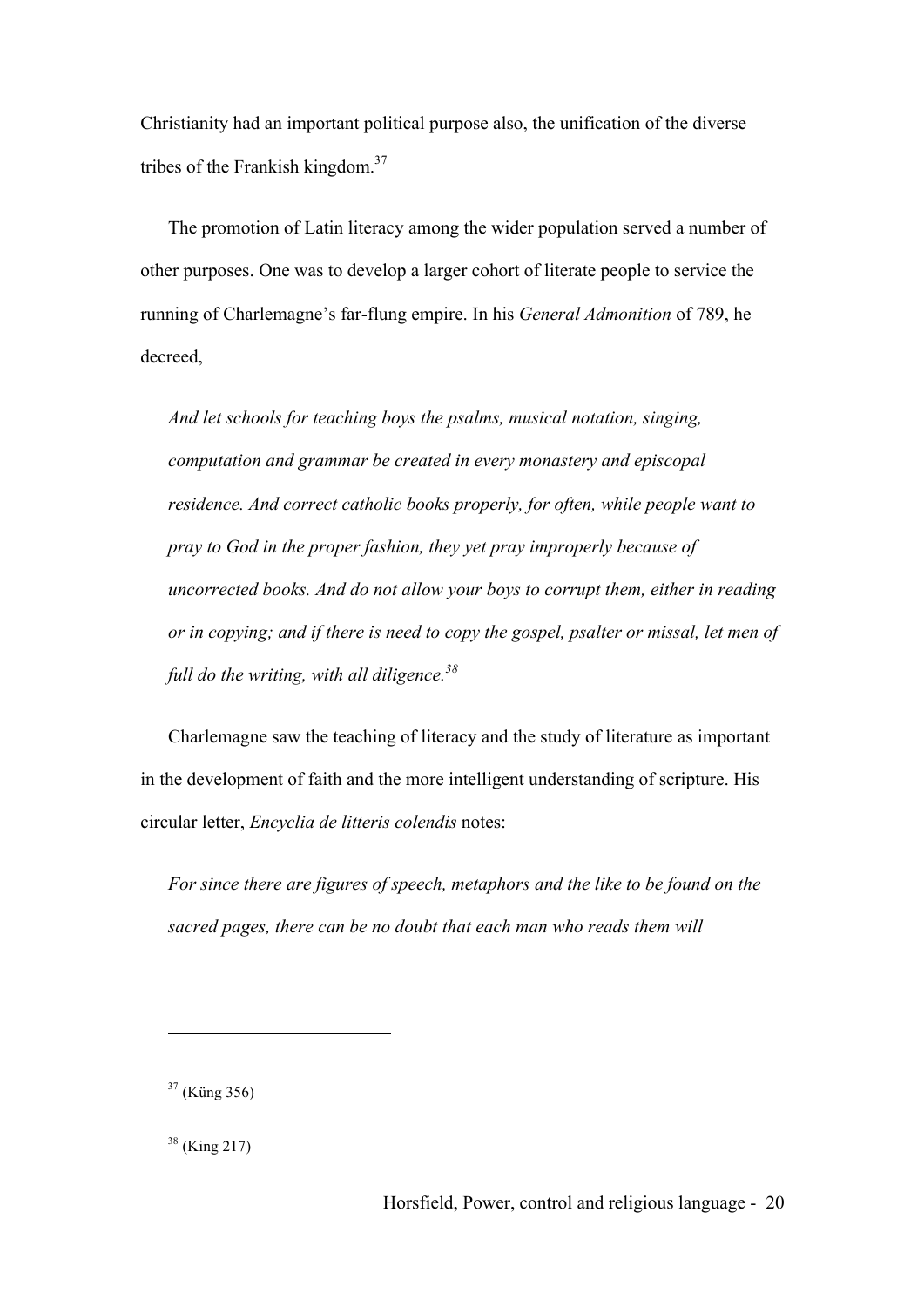*understand their spiritual meaning more quickly if he is first of all given full instruction in the study of literature.39*

As Alcuin's version of proper Ecclesiastical Latin became widely implemented, a separation developed between the language of ecclesiastical Christianity and the working language of the people. It was permitted that Christianity still be addressed in the working oral languages of the different regions, but only for the secondary purpose of interpreting the meaning of the official Latin texts of the scriptures, prayer book and official sermons. A Council of Bishops in Tours in 813 decreed that homilies comprise the written sermons of authorised preachers, first read in Latin, but then translated by priests into the vernacular of the people – *rustica Romana lingua* or German – so that people were able to understand what the Latin texts meant.

A number of scholars identify this decision and its implementation as decisive in distinguishing the Latin of Medieval Christianity from the oral Romance languages, and the time when the language of Christianity become alienated from the languages of the people.<sup>40</sup> A number of profound consequences ensued.

One was that the liturgy of worship was entrenched in what was to the majority of Christians a foreign language. The same applied to all official church documents and discussions. In time, only those chosen by the hierarchy of the Roman Church as suitable to be educated in Latin could participate in the discussions and decisions of the faith.

 $39$  (Loyn and Percival 64)

<sup>40</sup> See for example (Farrell 5) also (Green 43)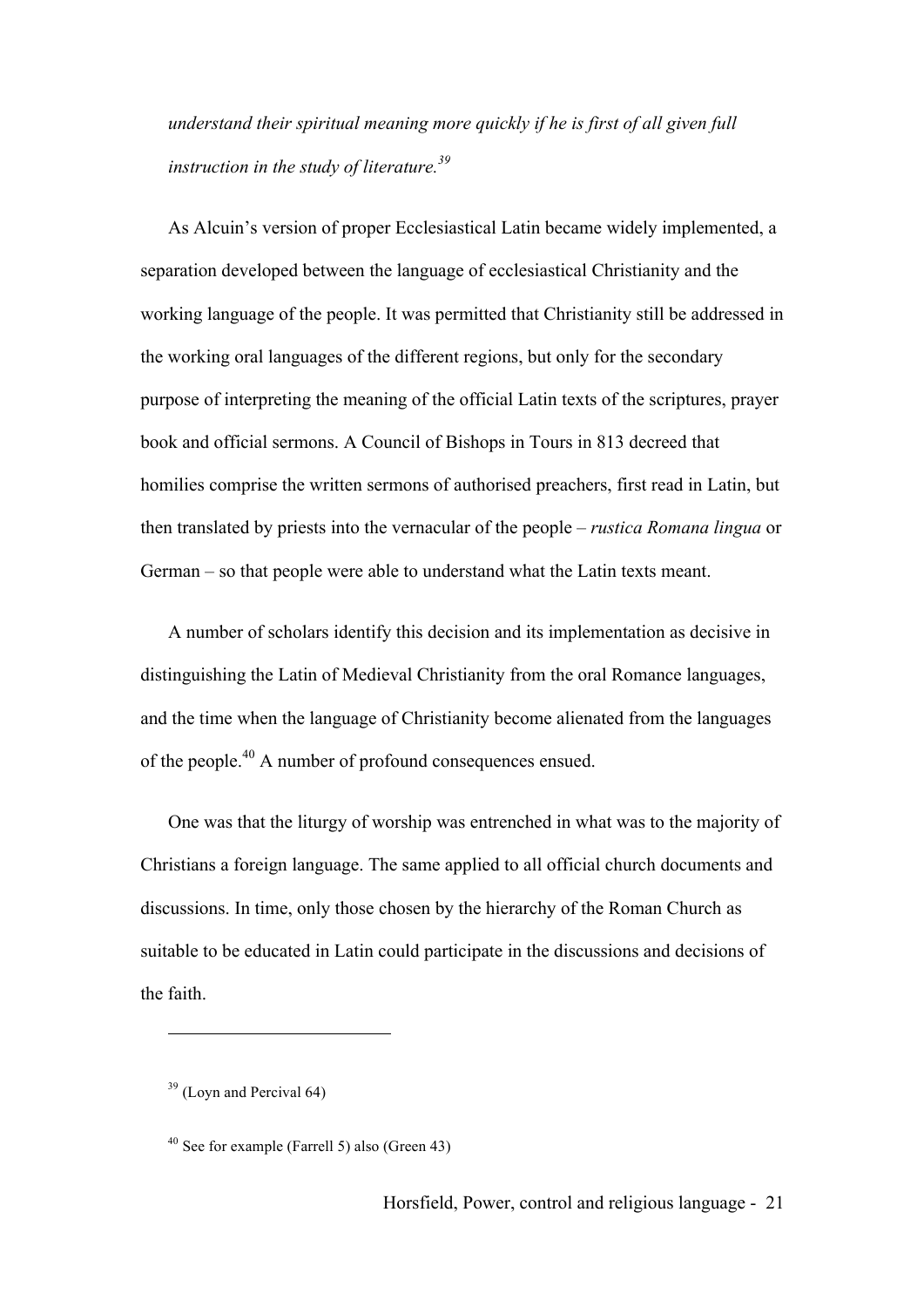As verbal participation diminished for lay people, the visual became a primary means of engagement with faith. Physical performances became exaggerated, and an increasing number of actions such as genuflections, signs of the cross, censing, the ringing of bells, the raising aloft of the bread and wine developed as a substitute means of addressing faith to people. Altar tables at which the priest conducted his foreign language rituals were built higher and higher and placed against the front wall with the priest conducting worship with his back to the people, physically constructing power in the position and in the institution of the church as an indispensible intermediary between God and people. Ornamentation and visual storytelling in the form of stained glass, paintings and statues increased. Without a vernacular verbal account by which to understand what was going on, what was once a reenactment of the Lord's Supper by believers became a "hocus-pocus" <sup>41</sup> to be watched rather than a communal activity to be participated in.

Though there is evidence of lay people in the Middle Ages who could read and/or write, $42$  the Church's hold and dominance over literacy gave them enormous advantages. It made them indispensible as amanuenses and gave them access to the highest levels of political power and the centre of political administration. It also gave them a monopoly control on the interpretation and dispensation of faith. Christians

<sup>&</sup>lt;sup>41</sup> The term is used by Küng. It is believed to be a perversion of the Latin words spoken in the mass when the host is raised '*hoc est corpus meinum*,' 'this is my body.' The perception that the Latin words had a magical power to transform a piece of bread into the body of Jesus supported its later adoption in a corrupted or even satirical form of words used in magic.

<sup>42</sup> (Green 25). See also (Kosto)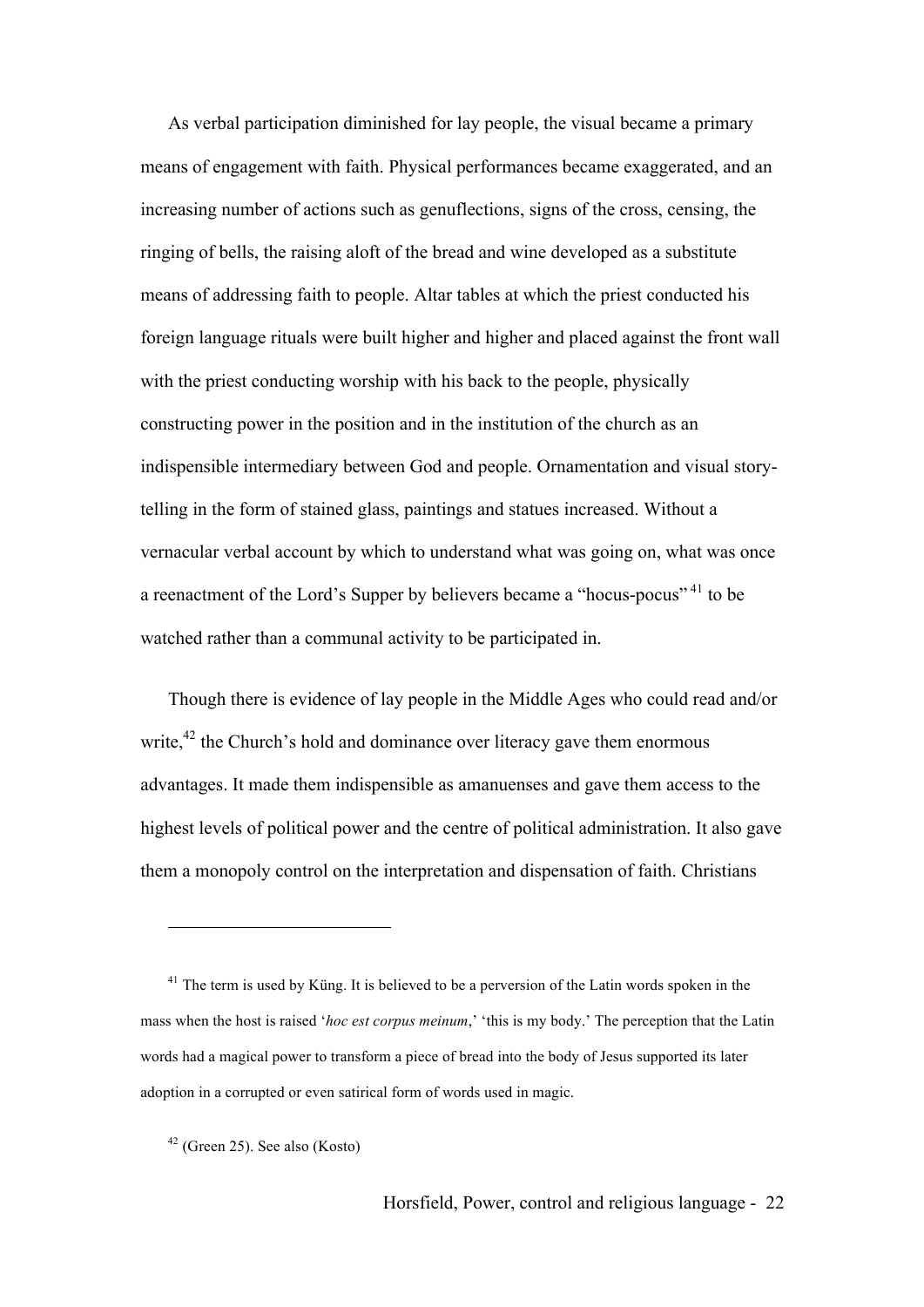became dependent on the interpretation of the clergy, installing a hierarchical relationship of production and reception in which it was made clear that it was the Church's role 'to read, interpret and pass on religious writings in Latin,' and the layman's 'to accept his inferior status as recipient.' The oral status of the layman became a device of diminution reinforced in language, with laymen commonly referred to as *illiterati, idiotae* and *rustici* (illiterate, idiotic peasants) and clergy as *doci et cauti* (trained and cautious).<sup>43</sup>

Clerics were reluctant to share a medium which gave them such power with those outside their circle and they protected their advantages vigorously. Unlike Eastern Christianity, the Catholic Church in the West resisted the creation of vernacular literature and vernacular translations of the scripture. Education in literacy was carefully controlled to ensure that only those favourable to the position and interests of the Catholic Church were taught to read. It is instructive that the reform efforts by Charlemagne (as a layman) to establish monastic and cathedral schools to educate lay people were abolished by the Synod of Paris in 829, just 15 years after his death.

The reforms that took place in the time of Charlemagne and under the direction of Alcuin consolidated written Latin as the universal language of the Church, education, culture and political and legal administration across much of Europe for centuries. It was a significant unifying political and culture force against the perceived threat of diversity: in languages, legal systems, belief systems and cultural practices of the oral-based traditions of the previously scattered Frankish and Germanic tribal groups. It was also a major tool in the bringing to heel of the diverse "unorthodox" beliefs that

 $43$  (Green 25)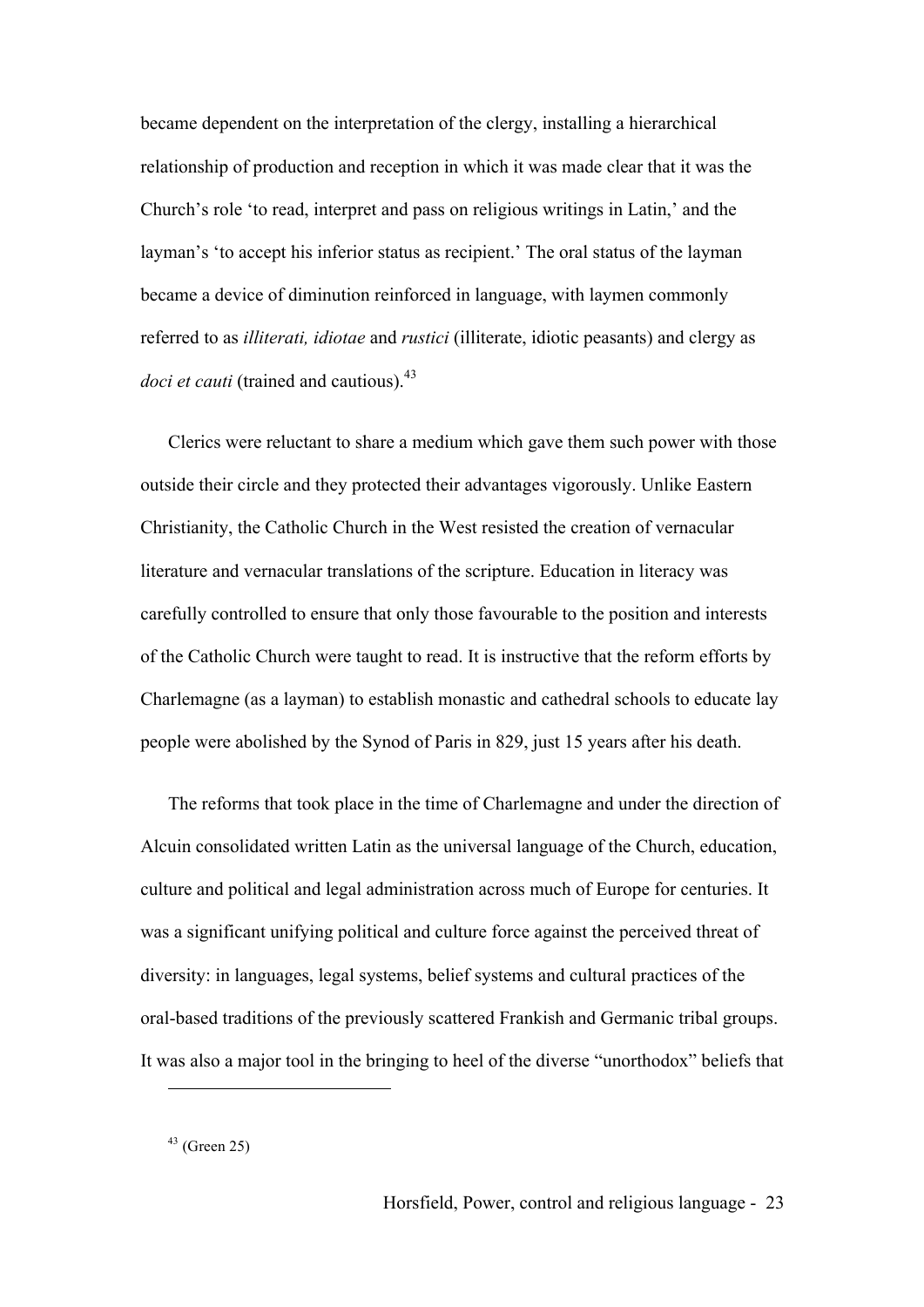had developed in Christianity through its oral communication practices. As the primary repository of literacy, the enforcement of Latin as the language of international discourse cemented the power of the clerical hierarchy of the Roman Catholic Church and their immense financial and political interests. This centrality of Latin to political, cultural and religious power continued through the following centuries until the 16<sup>th</sup> century Protestant Reformation.

## **4 The vernacular Reformation**

A range of social, cultural and political factors and coalitions have been identified as laying the foundations for the success and influence of the Lutheran Reformation. From a media perspective, one of those is the correlation between the Reformation and the development of the printing press in the previous century. Numerous works now address the various ways in which the production capacities of the printing presses of Europe provided Luther with an alternative source of media power to match the institutional communication infrastructures of the Catholic Church and facilitated the multiplication and spread of his theological and pastoral ideas to a wide audience.<sup>44</sup>

The focus of this chapter is the importance of the coalition between Luther and printers in breaking the political and religious power of the Roman Catholic Church held through their control of the language of religious discourse.

Building on the cultural changes of the Renaissance and its humanists and in cahoots with the commercial printers, Luther achieved more than just put into the

<sup>44</sup> (See, for example, Edwards; Eisenstein; Scribner)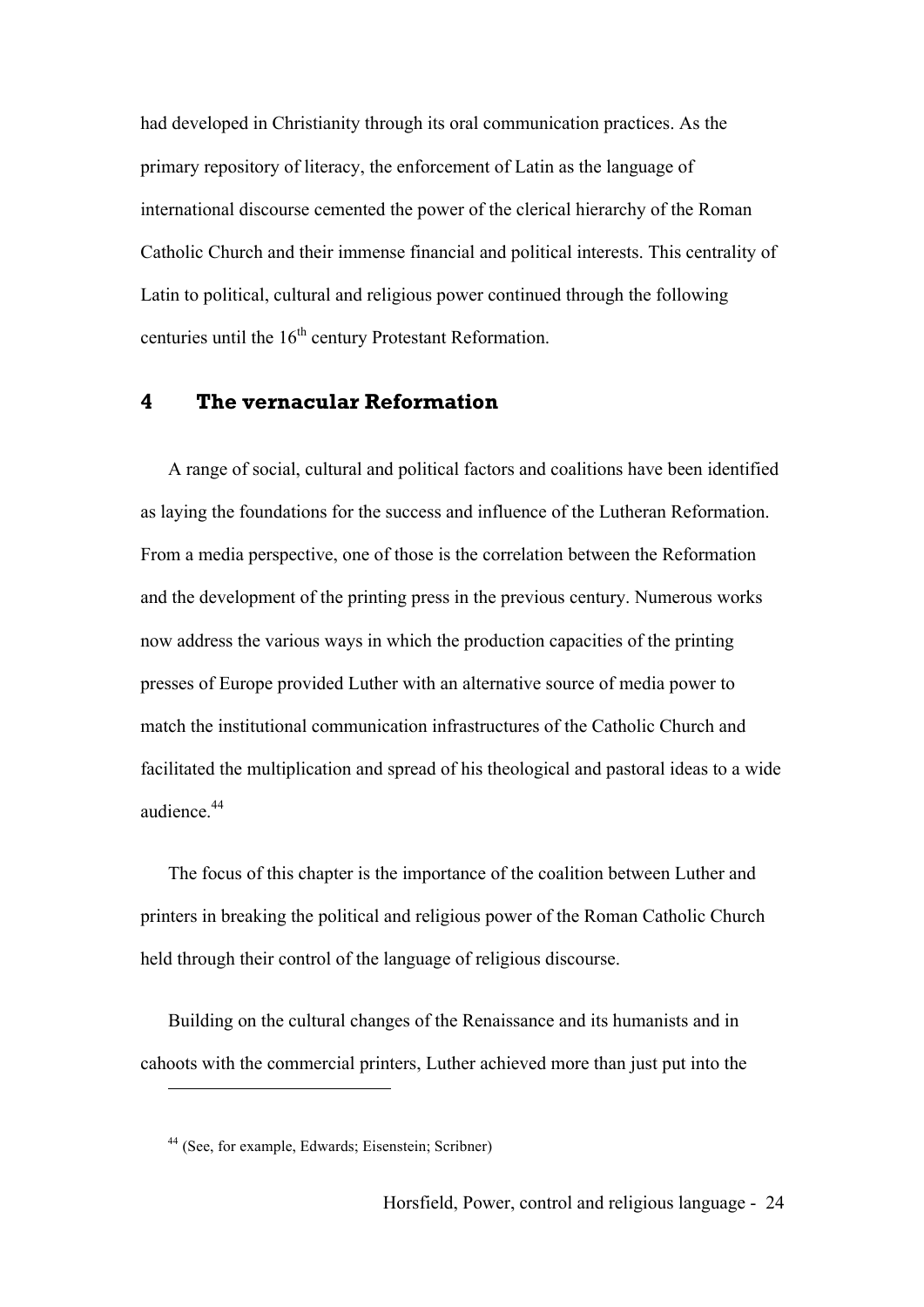marketplace new perspectives on Christian beliefs and practices. By shifting religious discourse into the vernacular of German and in a style of German that appealed to a mass/popular audience, he subverted the linguistic monopoly on which the Church's authority and political control had been built.

While oral vernaculars were used extensively in daily discourse and even had their own oral literature, oral vernaculars had little influence in religious matters because of their local character, their lack of a developed written form, their history of subordination to the imperial language of Latin, their perceived threat to imperial unity, and their unsuitability to deal with the complexity of some of the doctrinal and institutional issues that characterized Christianity and for which Latin had developed a particular vocabulary.

Through use and over time, however, vernacular German began to develop written forms. These remained culturally subordinate to Latin and served mainly as devices for helping students in monastic schools to learn Latin, not as a substitute for Latin. Green<sup>45</sup> tracks the process of this development: beginning with isolated glosses of German words inserted into Latin texts to explain unknown Latin words; the extension of these isolated glosses into glossary lists paralleling Latin words with their vernacular equivalents; to full translations, where Latin words came to be rendered in German in an interlinear way.

The path of development however was irregular. It wasn't till the thirteenth century that literacy began to be acquired and taught without recourse to Latin; and

 $45$  (Green 50-54)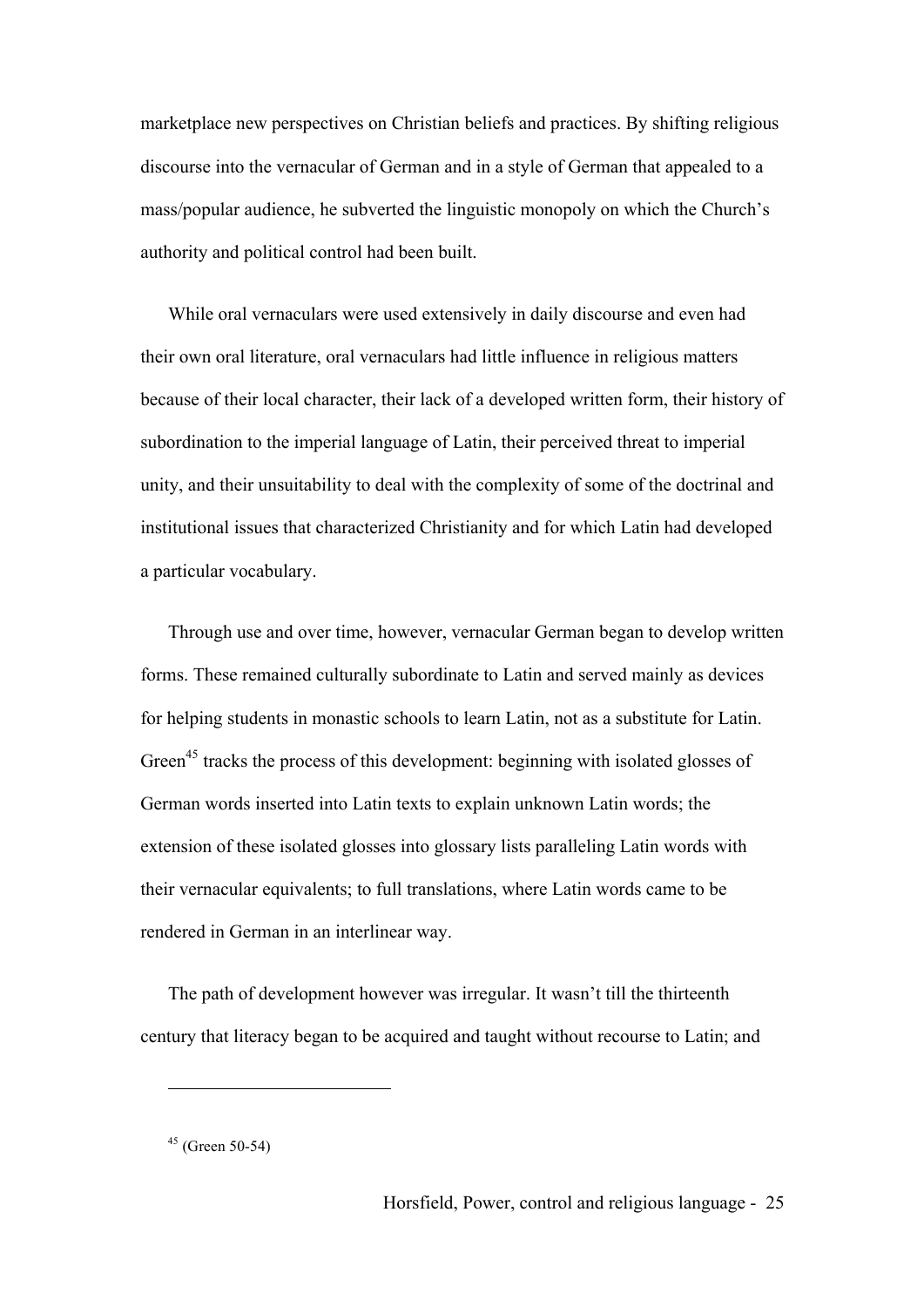German secular and religious literature began to be developed for lay men and women and even clerics who wanted to read religious materials but were not literate in Latin. $46$ 

The development of printing in the  $15<sup>th</sup>$  century accelerated this vernacular production. Within fifty years of its European invention, 'printing presses existed in more than 200 cities and towns, and an estimated six million books had been printed… (more) than had been produced by scribes and monks during the entire Middle Ages.<sup>47</sup> This body of publications included not just works in Latin. As the volume of publications increased, the price of published material dropped and printers found a ready market for printed works in the various vernacular languages of Europe, expanding the reach of printed works beyond just academics and the wealthy. Engelsing estimates that though the literacy rate across Germany was probably no higher than five percent, in the cities and towns it could have been as high as thirty percent.<sup>48</sup>

It was this more popular German market that Luther tapped into and expanded considerably in his reformation project. The impact of Luther is evident from the publication figures for the time. While at the beginning of the sixteenth century there

 $46$  (Green 9-10)

<sup>47</sup> (Ozment, quoted in Andersson and Talbot 35)

<sup>48</sup> (Quoted in Scribner 2)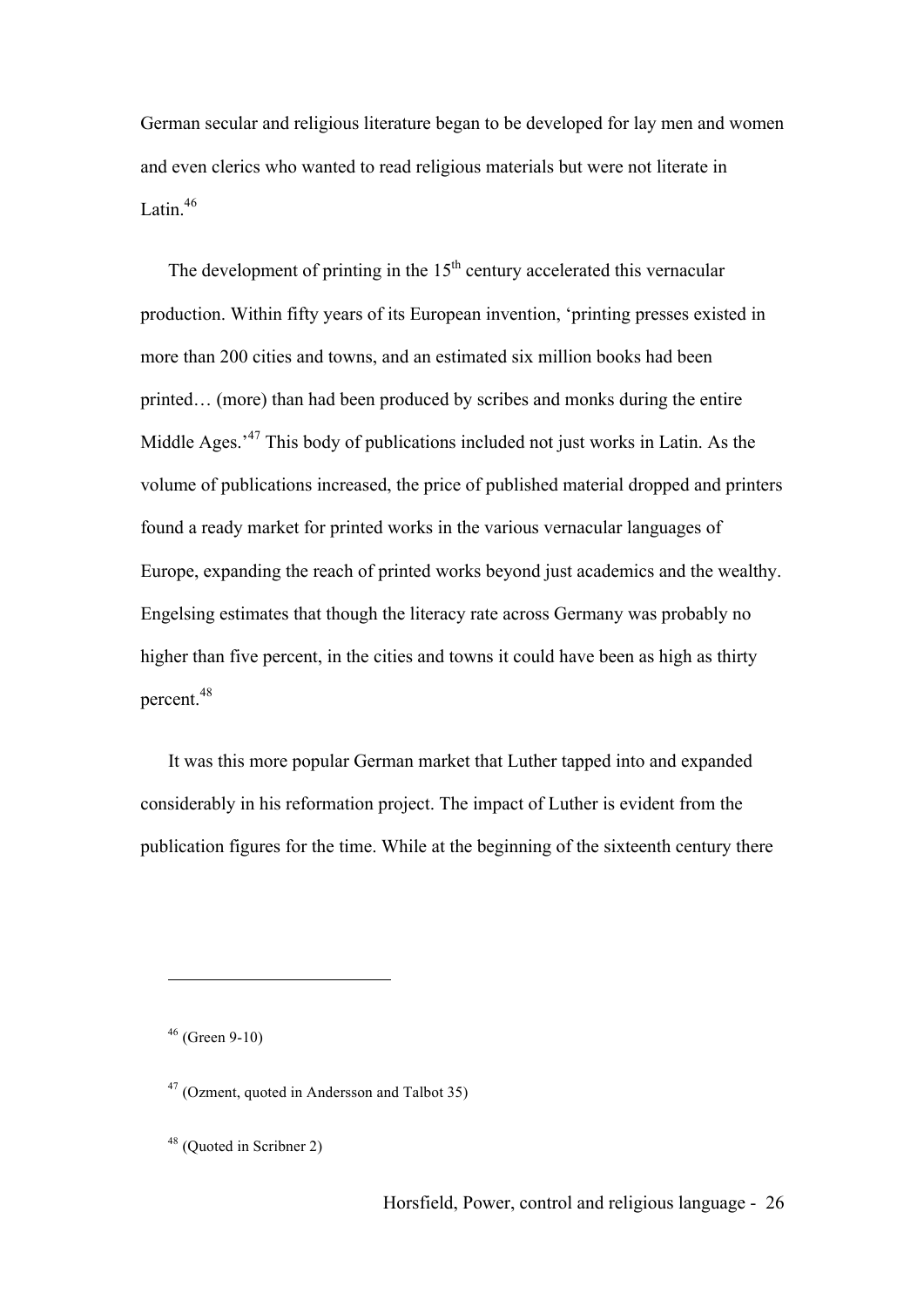were forty editions of German works produced each year, in 1523 there were 498, a third of which were from Luther alone.<sup>49</sup>

Even before he posted his disputative theses in 1517, Luther was familiar with the potential and processes of printing and the intellectual community that developed around printing businesses. The printing press of Wittenberg University was housed for a while in the Augustinian Convent in which Luther lived. Along with textbooks, it also published humanistic works, primarily in Greek and Latin. Prior to the start of the Reformation in 1517, two of Luther's works had been printed by the press, written in German with the specific intent of reaching the widest possible public, not just for scholars and students that would have occurred had he written in Latin. His style reflected this intent to such an extent that he discouraged his scholarly colleagues from buying the work. As he explained in a letter to the humanist Christoph Scheurl,

*They were written not for the Nurembergers, that is, for very fine and very cultured beings, but for the rude Saxons as you know them.<sup>50</sup>*

Luther's desire to reach a wide audience coincided with the interests of the printers who, whatever their ideological commitments, were also in the business of making money. It was apparent that vernacular literature addressed to a general audience held much more potential for profit than works produced for the saturated Latin market. Luther's *Die sieben Busspsalmen*, published in German in 1517 was

<sup>49</sup> (Scribner 2)

 $50$  (Grossman 73)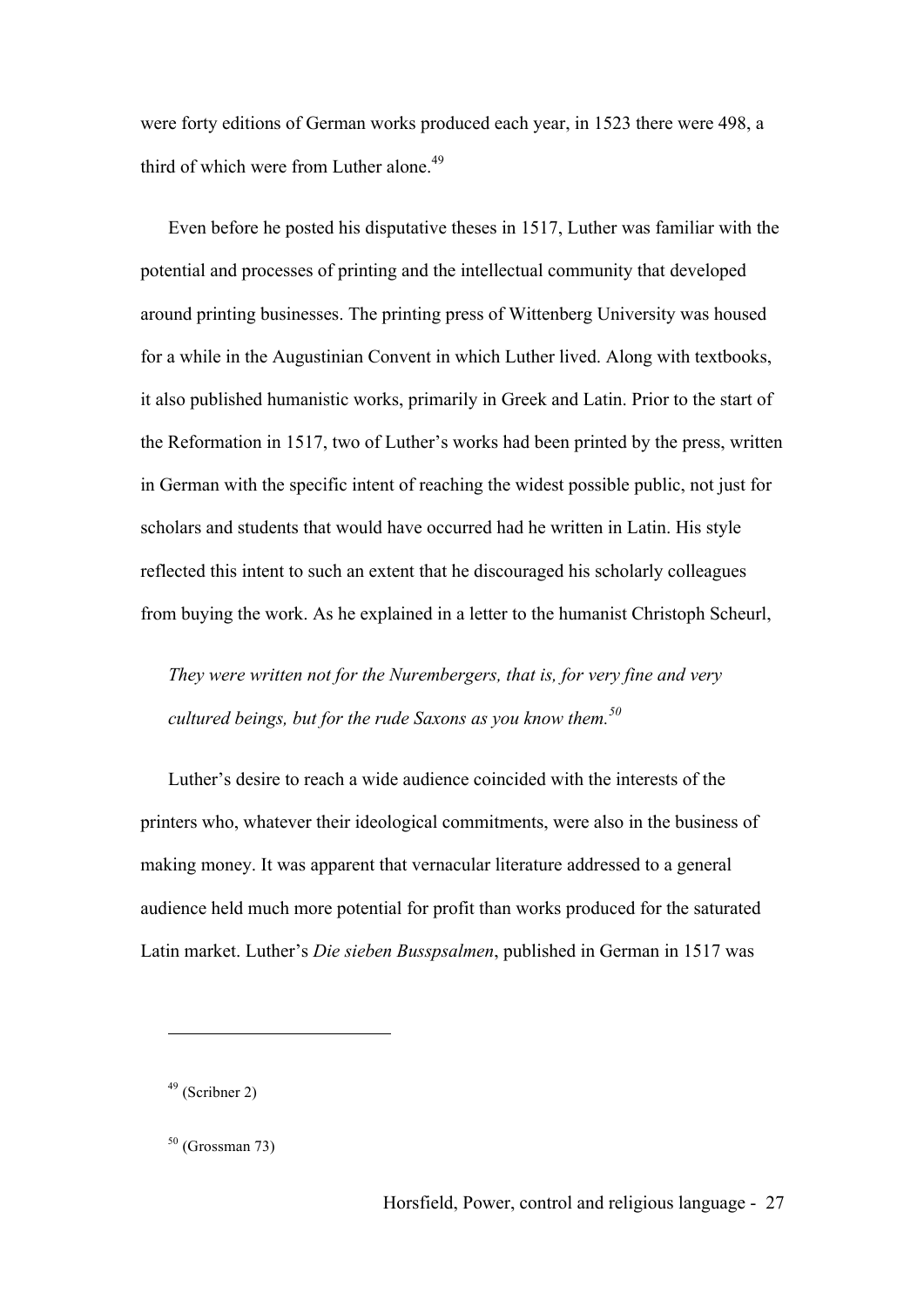quickly reprinted in several cities to meet demand and went through a number of editions. 51

Once the Reformation began, Luther wrote prodigiously. In the peak publication year of 1522 there were 55 first editions of his work. Edwards identifies a lifetime (24 years) total of 544 first editions of his works and a total of first and reprint editions of 3183. This was eleven times more than the next Evangelical writer. Conservatively estimating each printing at 1,000 copies makes the total number of Luther's publications during his lifetime at 3.1 million copies.<sup>52</sup> Not all of these were polemical works but included also sermons and pastoral and biblical works. Though there had been earlier instances where printing had been utilized to build public opinion, the sheer volume of publications has lead Edwards to name it as the first mass propaganda campaign.

*The printing press played more than just an assisting role in this many-sided contest over authority. It broadcast the subversive messages with a rapidity that had been impossible before its invention. More than that, it allowed the central ideological leader, Martin Luther, to reach the 'opinion leaders' of the movement quickly, kept them all in touch with each other and with each other's experience and ideas, and allowed them to 'broadcast' their (relatively coordinated) program* 

 $51$  (Grossman 73)

 $52$  (Edwards Loc 501)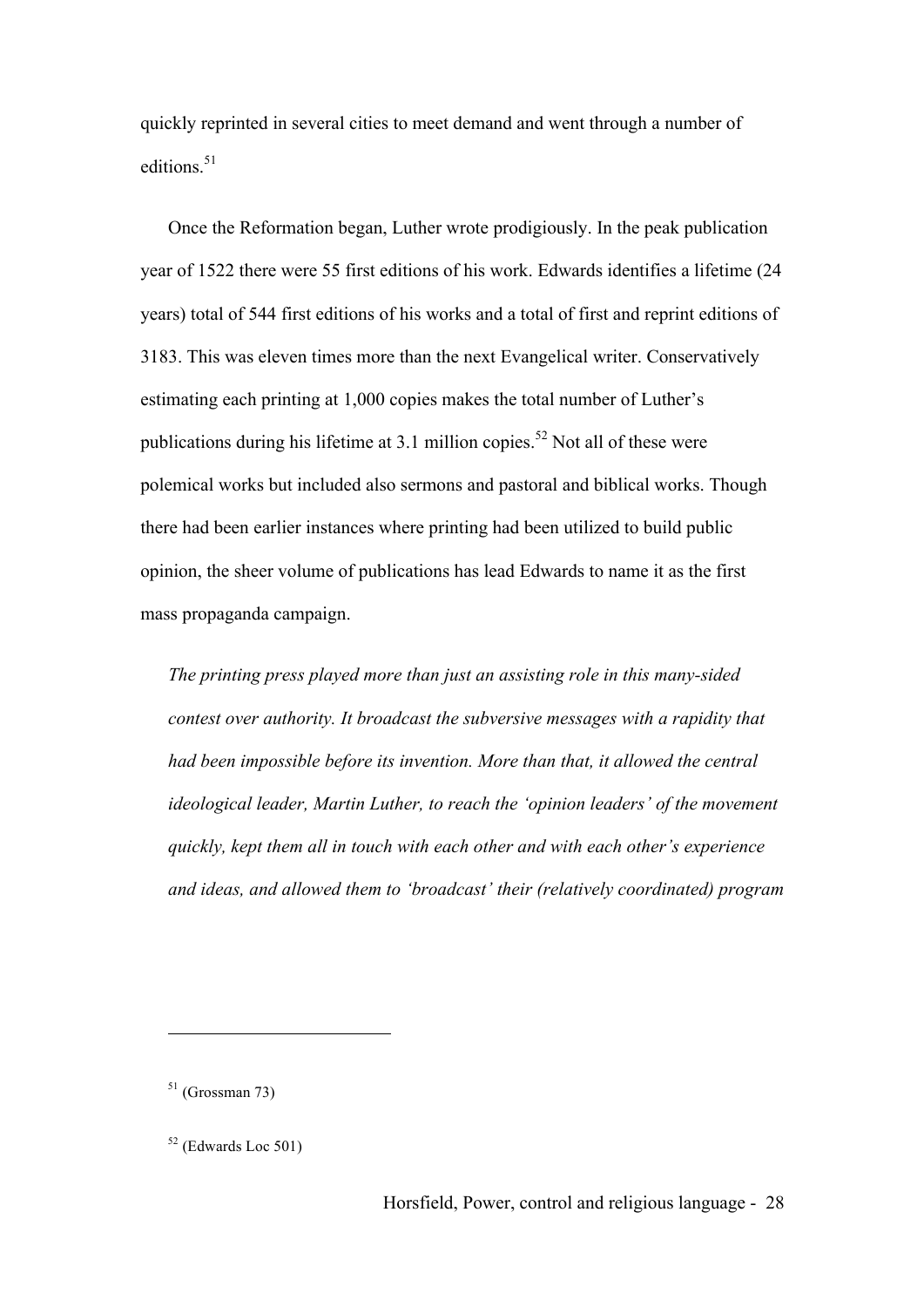*to a much larger and more geographically diverse audience than had ever been possible before.<sup>53</sup>*

At first Luther's disputes with the Catholic Church were written and published in Latin, the language of scholarly discourse, but this quickly changed as it became apparent that there was wider public interest in the issues being raised. From his first disputation in 1517, it took only two years before Luther was publishing more of his works in German than in Latin. By 1523, 81% of 55 new editions and 89% of 390 all editions (new and reprints) of Luther's work were in German.<sup>54</sup>

In contrast, Catholic responses to Luther's work were not only fewer but were written predominantly in Latin. From 1518 to 1544, 60% of 2551 printings of Luther's work were in German, compared to 40% of a total of 514 Catholic publications for the same period - a total of 765 German works of Luther in the market compared to 154 Catholic ones.<sup>55</sup>

Luther's media strategy presented his Catholic critics with a dilemma. In order to counter Luther effectively they had to do so where he was having greatest impact: in the market, in the vernacular. Yet to do so undermined the grounds on which the church held its authority and power: that church leaders were the proper determiners of religious truth, not lay people; that Latin, not the vernaculars, was the proper

<sup>53</sup> (Edwards Loc 128)

<sup>54</sup> (Edwards Loc 262)

<sup>55</sup> (Edwards Loc 381)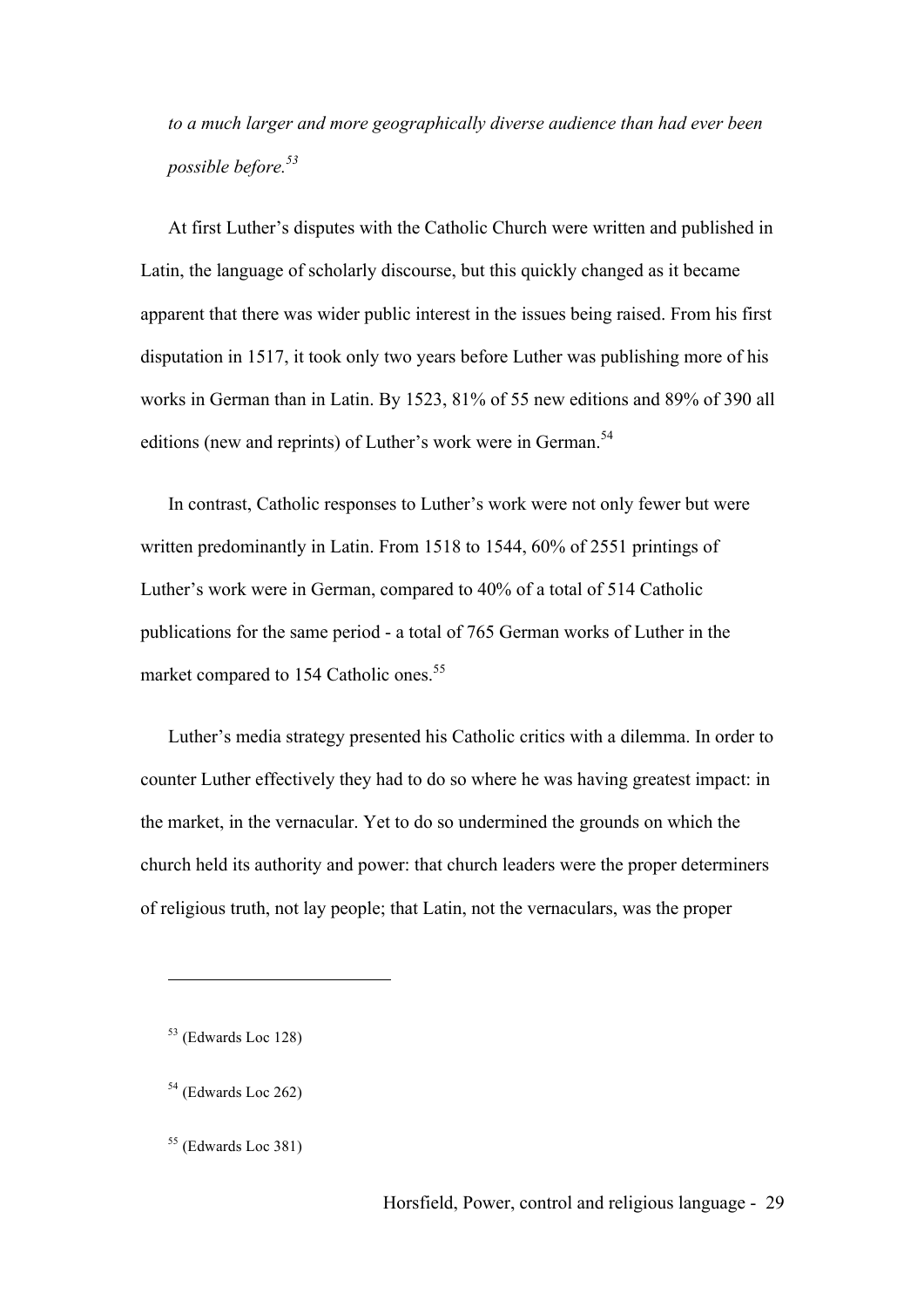language of Christian discourse; and that the proper site for religious debate was within the institution, not the marketplace.

*Not to reply was to surrender much of the vernacular reading public to Luther and his friends. To reply was to further by both message and medium the position of the Evangelicals. This was the Catholic dilemma.<sup>56</sup>*

As a result the Catholic response was ineffectual. The recognition and efforts by some in the Catholic Church to provide and promote their own publicists as a counter to Luther and other reformers failed to gain any support from the Catholic hierarchy. Their primary response was to utilize their traditional position of power and authority, as had been done by the Orthodox-Catholic Church since the early centuries of Christianity, by attempting to censor and prevent the circulation of alternate opinion. In the Edict of Worms (1521), the Holy Roman Emperor Charles V condemned Luther, banned his writings and forbade people from printing, possessing or reading them. "With the publication of the Edict of Worms, we have the beginning of a general imperial censorship for Germany."<sup>57</sup>

 The success of such a response was limited. Condemning Luther and banning his publications was no match for the popular demand for his writings, the ready accessibility of their contents and form, and the commercial interests of the printers, traders and smugglers to promote and distribute him not only for ideological reasons but also for commercial ones. As Eisenstein notes,

<sup>56</sup> (Edwards Loc 766)

 $57$  (Putnam 85)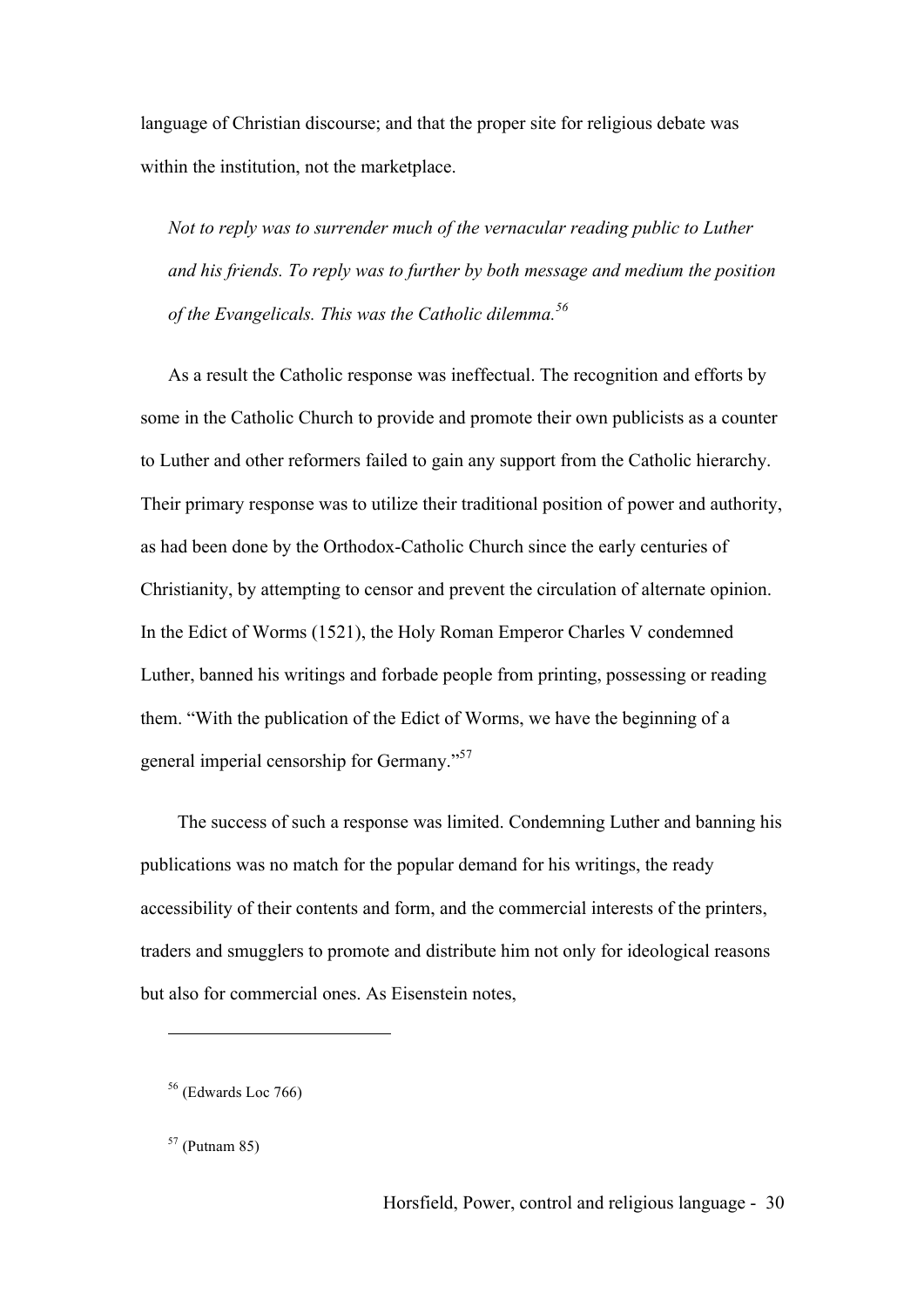*The linking of concern about salvation with shrewd business tactics and a socalled 'hard sell' seems to have been no less pronounced in the early sixteenth century than among Bible salesmen today.58*

As an example of this interconnectedness of the religious Reformation with commerce, in 1524 the Leipzig City Council petitioned their Catholic Duke on behalf of the printers of the town to lift the ban on printing Lutheran materials because it was undermining the future of their businesses. The Council's argument was that Luther's writings were in high demand and were being imported or smuggled in and purchased by people anyway, but the local printers weren't allowed to print and sell them. All that was permitted was Catholic treatises which 'they have in over abundance (but were) desired by no one and cannot even be given away.<sup>59</sup>

It wasn't until the second half of the century that a more determined effort was made to counter the effects of Protestant propaganda and political action, with a more determined effort to prohibit the publication of books without prior Papal approval through published Indices, to hunt out prohibited publications through the Roman Inquisition, and to develop its own counter-propaganda through more extensive publishing efforts.

By that stage, however, the cat was well and truly out of the bag. The monopoly of the Catholic Church over the language of faith had been broken and Protestant Christianity in the local vernaculars had become politically established in a number of

<sup>58</sup> (Eisenstein 309)

 $59$  (Edwards Loc 214)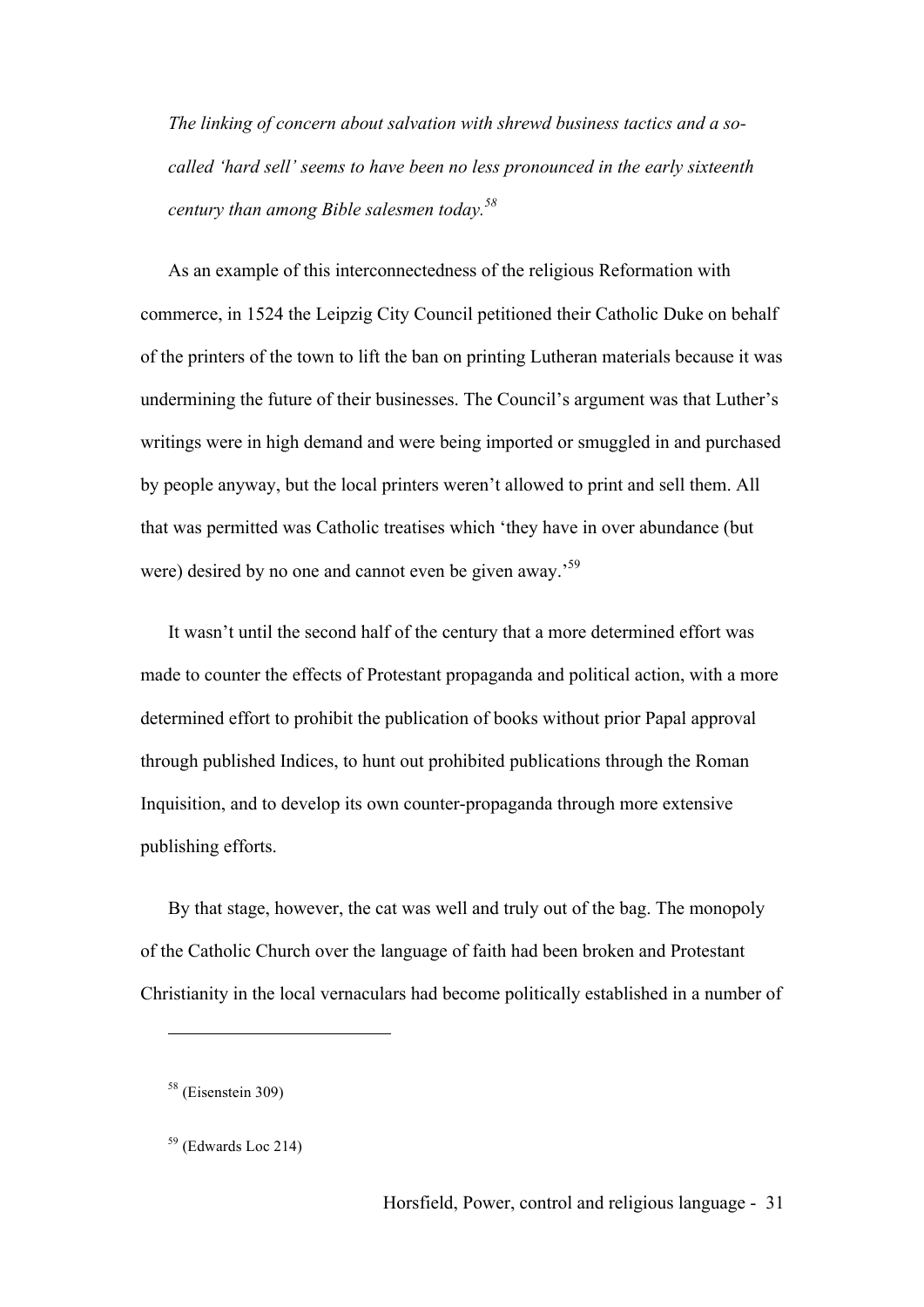European countries. Vernacular versions of the Christian scriptures were published in German (1522), French (1523), English (1525), Swedish (1541), Danish (1550), Dutch (1558), Italian (1562) and Spanish (1569).

What is instructive is that it did not take long before newly established Protestant authorities began to put in place their own policies of regulation of printing, book distribution and reading to protect their recently acquired power. This included the construction of new Protestant orthodoxies of theology, authority and practice of Christianity that hegemonically hid their connection to and dependence on the literary cultures and industries of printing.<sup>60</sup>

What is challenged in Christianity by new media developments today is not necessarily Christianity itself, but the particular mediation and authorized languages of Christianity that developed on the foundation of the cultures and industries of printing through the modern period. Print-based Protestant thought and practices were able to establish themselves through those media processes as unconditioned orthodoxy. Where the changes now being brought by recent changes into digital language and distribution will lead is yet to be seen.

#### References

Altman, Rochelle. *Absent Voices: The Story of Writing Systems in the West*. New Castle, Delaware: Oak Knoll Press, 2004. Print.

<sup>&</sup>lt;sup>60</sup> (Horsfield "'A Moderate Diversity of Books?' The Challenge of New Media to the Practice of Christian Theology")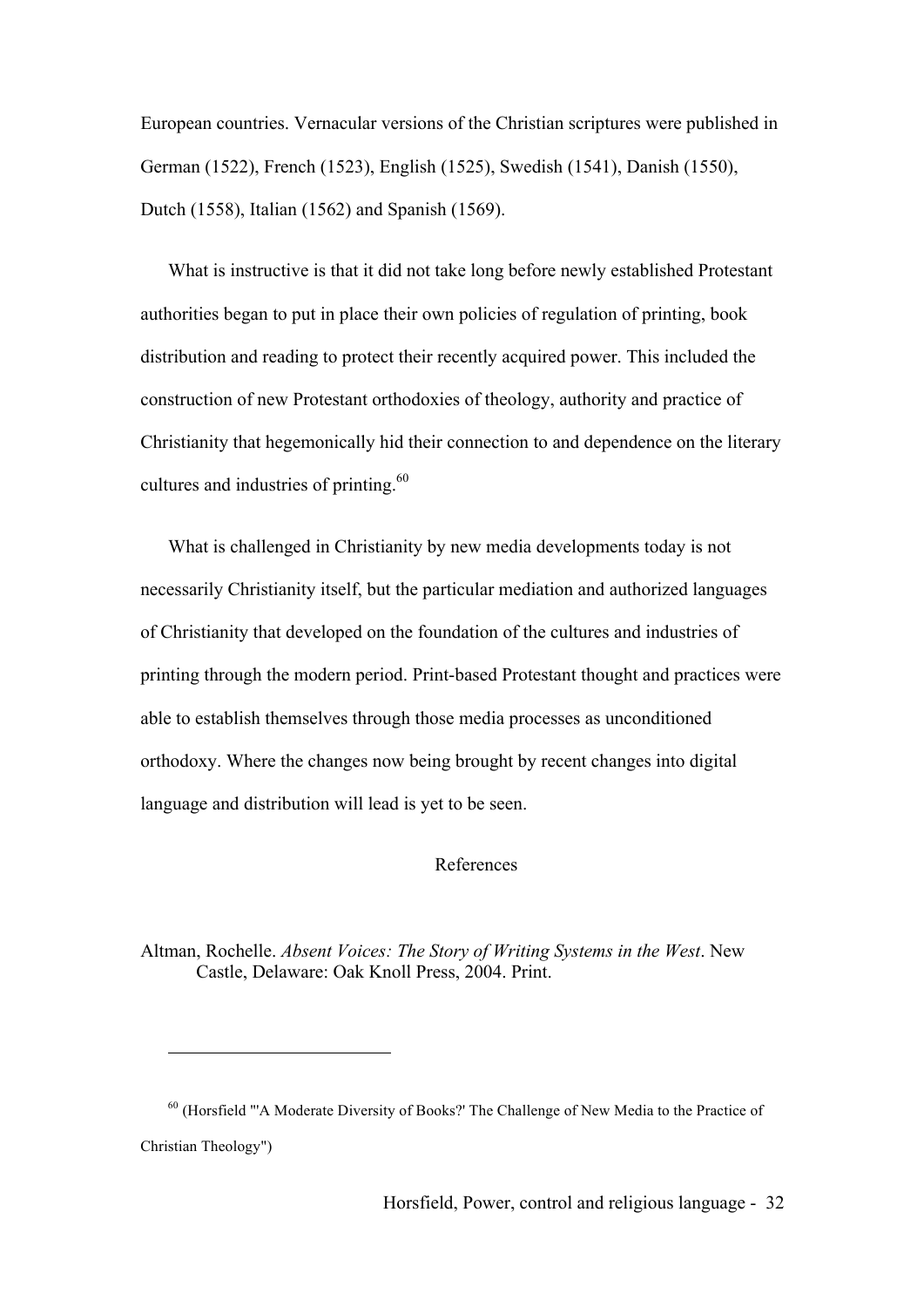- Andersson, Christian, and Charles Talbot. *From a Mighty Fortress: Prints, Drawings and Books in the Age of Luther, 1483-1546*. Detroit: The Detroit Institute of Arts, 1983. Print.
- Boniface. "Classical Vs Ecclesiastical Latin." (2010). Web. 22nd October, 2012.
- Bourdieu, Pierre. "The Economics of Linguistic Exchanges." *Soc. Sci. Inform.* 16.6 (1977): 645-68. Print.
- Brown, Peter. *The Rise of Western Christendom: Triumph and Diversity, A.D. 200- 1000*. Second ed. Oxford: Blackwell, 2003. Print.
- Butt, John. *Daily Life in the Age of Charlemagne*. Westport, CT: Greenwood Press, 2002. Print.
- Cameron, Euan. *Interpreting Christian History: The Challenge of the Churches' Past*. Malden, Ma.: Blackwell Publishers, 2005. Print.
- Cross, F.L., and E.A. Livingstone, eds. *The Oxford Dictionary of the Christian Church*. Second ed. Oxford: Oxford University Press, 1974. Print.
- Dégert, A. "Ecclestical Latin." *The Catholic encyclopedia* (1910). Web.
- Dowley, Tim, ed. *Eerdmans' Handbook to the History of Christianity*. Lion, 1977. Print.
- Dunn, Geoffrey D. *Tertullian*. London: Routledge, 2004. Print.
- Edwards, Mark U., Jr. *Printing, Propaganda and Martin Luther*. Kindle ed. Berkeley: University of California Press, 1994. Print.
- Eisenstein, Elizabeth *The Printing Press as an Agent of Change: Communications and Cultural Transformations in Early Modern Europe. In Two Volumes.* Cambridge: Cambridge University Press, 1979. Print.
- Farrell, Joseph. *Latin Language and Latin Culture from Ancient to Modern Times*. Cambridge: Cambridge University Press, 2001. Print.
- Freeman, Charles. *The Closing of the Western Mind: The Rise of Faith and the Fall of Reason*. New York: Vintage Boks, 2002. Print.
- ---. *A.D. 381: Heretics, Pagans and the Dawn of the Monotheistic State*. New York: The Overlook Press, 2008. Print.
- Green, D.H. *Medieval Literacy and Reading: The Primary Reception of German Literature 800-1300*. Cambridge: Cambridge University Press, 1994. Print.
- Grossman, Maria. "Wittenberg Printing, Early Sixteenth Century." *Sixteenth Century Essays and Studies*. Ed. Meyer, Carl S. Vol. I. Saint Louis: The Foundation for Reformation Research, 1970. 53-74. Print.
- Halsall, Paul. "The Correspondence of St. Boniface." *Internet Medieval Sourcebook* (1996). Web.
- Hamilton, Gregory. "Charlemagne and the Vision of a Christian Empire." *Northwest Religious Liberty Association* (2013). Web. 28th June, 2013.
- Heather, Peter. "Literacy and Power in the Migration Period." *Literacy and Power in the Ancient World*. Eds. Bowman, Alan and Greg Woolf. Cambridge: Cambridge University Press, 1994. 177-97. Print.
- Horsfield, Peter. "The Ecology of Writing and the Shaping of Early Christianity." *Media across Religion: From Early Antiquity to Late Modernity*. Ed. Lundby, Knut. New York: Peter Lang, 2013. Print.
- ---. "'A Moderate Diversity of Books?' The Challenge of New Media to the Practice of Christian Theology." *Digital Religion, Social Media and Culture: Perspectives, Practices and Futures*. Eds. Hope Cheong, Pauline, et al. New York: Peter Lang, 2012. 243-58. Print.
- King, P.D. *Charlemagne: Translated Sources*. Lancaster: University of Lancaster, 1987. Print.

Horsfield, Power, control and religious language - 33